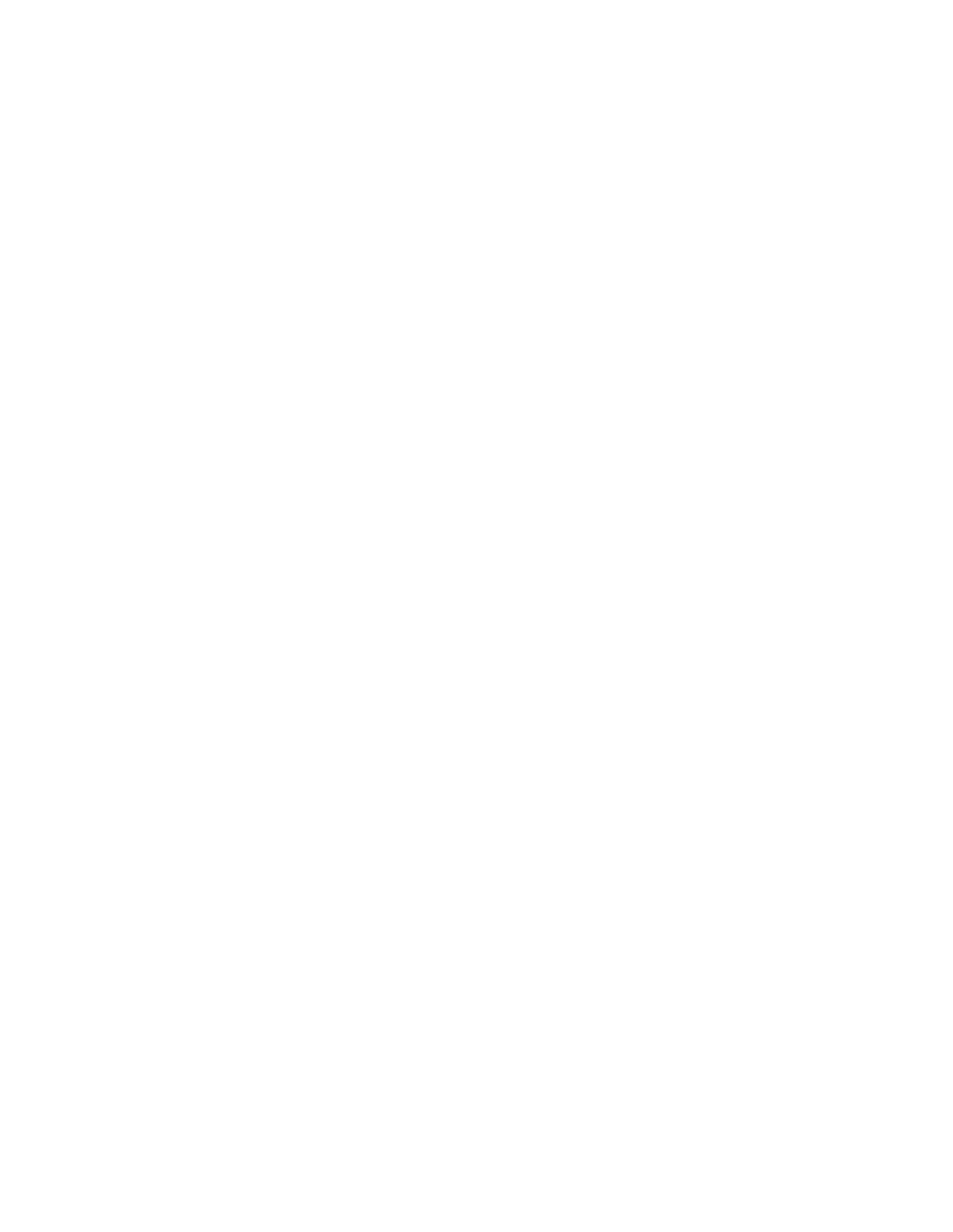## **COASTAL COMMISSION OFFICES**

| Office                              | Address                                                                             | Phone          |
|-------------------------------------|-------------------------------------------------------------------------------------|----------------|
| Headquarters                        | 45 Fremont Street, Suite 2000<br>San Francisco, CA 94105-2219                       | (415) 904-5200 |
| <b>North Coast District</b>         | 710 "E" Street Suite 200<br>Eureka, CA. 95501                                       | (707) 445-7833 |
| <b>North Central Coast District</b> | 45 Fremont Street, Suite 2000<br>San Francisco, CA 94105-2219                       | (415) 904-5260 |
| <b>Central Coast District</b>       | 725 Front Street Suite 300<br>Santa Cruz, CA. 95060-4058                            | (831) 427-4863 |
| South Central Coast District        | 89 S. California Street, Suite 200<br>Ventura, CA. 93001-2801                       | (805) 585-1800 |
| <b>South Coast District</b>         | P.O. Box 1450<br>200 Oceangate 10 <sup>th</sup> floor<br>Long Beach, CA. 90802-4325 | (562) 590-5071 |
| San Diego Coast District            | 7575 Metropolitan Drive Ste. 103<br>San Diego, CA. 92108-4402                       | (619) 767-2370 |

**Coastal Commission Local Assistance Website <http://www.coastal.ca.gov/la/landx.html>**

**Table of Contents**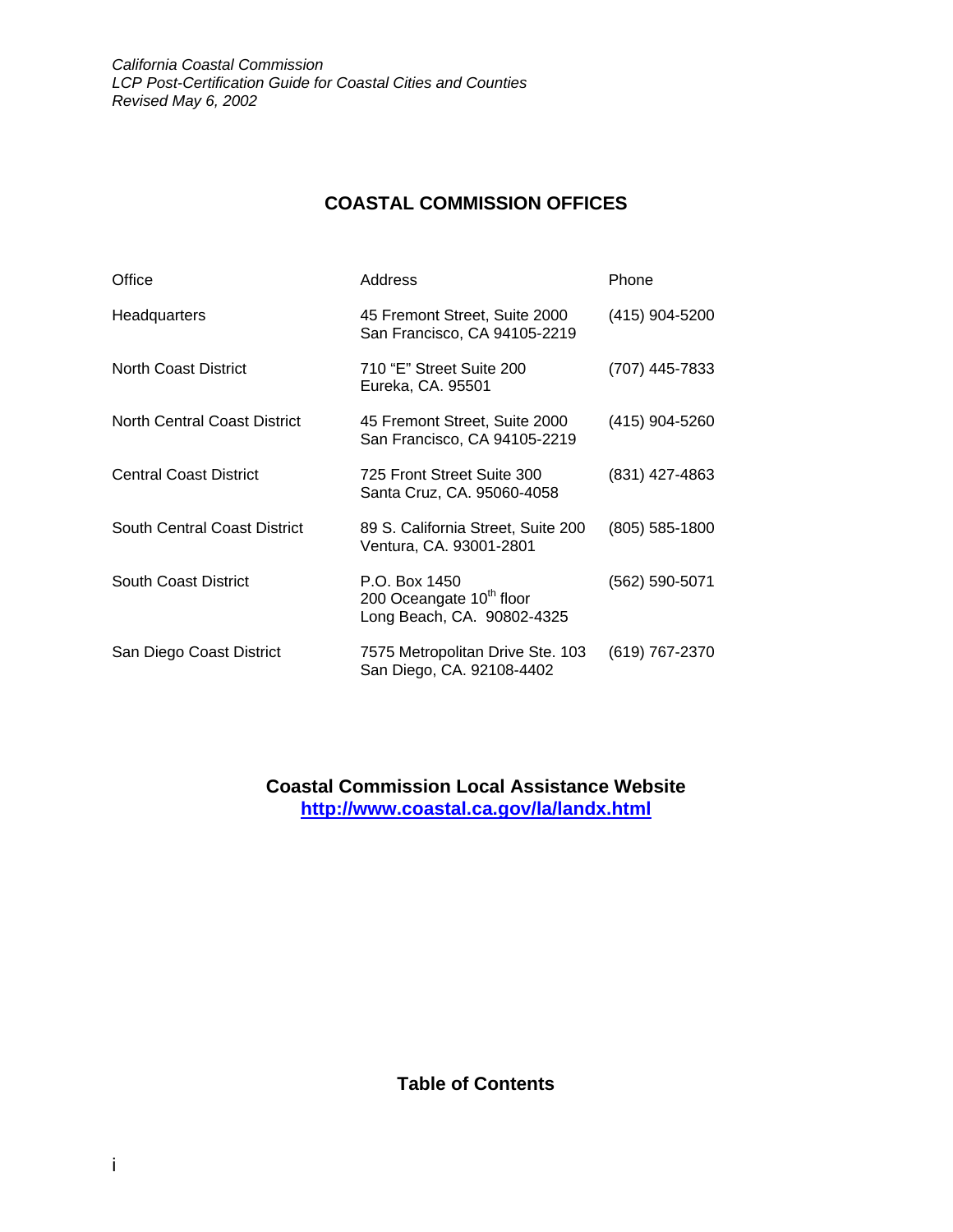| A.              |                                                                                        |  |
|-----------------|----------------------------------------------------------------------------------------|--|
| <b>B.</b>       |                                                                                        |  |
| C.              |                                                                                        |  |
| D.              |                                                                                        |  |
| Ε.              |                                                                                        |  |
|                 |                                                                                        |  |
| A.              |                                                                                        |  |
| <b>B.</b>       |                                                                                        |  |
| $\mathcal{C}$ . |                                                                                        |  |
|                 |                                                                                        |  |
| A.              |                                                                                        |  |
| <b>B.</b>       |                                                                                        |  |
|                 |                                                                                        |  |
| A.              |                                                                                        |  |
| <b>B.</b>       |                                                                                        |  |
| $\mathbf{C}$ .  |                                                                                        |  |
|                 | CHAPTER V. COMPLIANCE WITH PUBLIC ACCESS AND OPEN SPACE CONDITIONS 27                  |  |
|                 |                                                                                        |  |
| A.              |                                                                                        |  |
| <b>B.</b>       |                                                                                        |  |
| $C_{\cdot}$     |                                                                                        |  |
| D.              |                                                                                        |  |
|                 | CHAPTER VIII. LOCAL REVIEW OF OTHER COASTAL MANAGEMENT ACTIVITIES35                    |  |
| A.              | FEDERAL CONSISTENCY AUTHORITY: REVIEW OF ACTIVITIES APPROVED, FUNDED OR CARRIED OUT BY |  |
|                 |                                                                                        |  |
| <b>B.</b>       |                                                                                        |  |
| $C_{\cdot}$     |                                                                                        |  |
|                 |                                                                                        |  |
| А.              |                                                                                        |  |
| В.              |                                                                                        |  |
| $\mathcal{C}$ . |                                                                                        |  |
| D.              |                                                                                        |  |
| E.              |                                                                                        |  |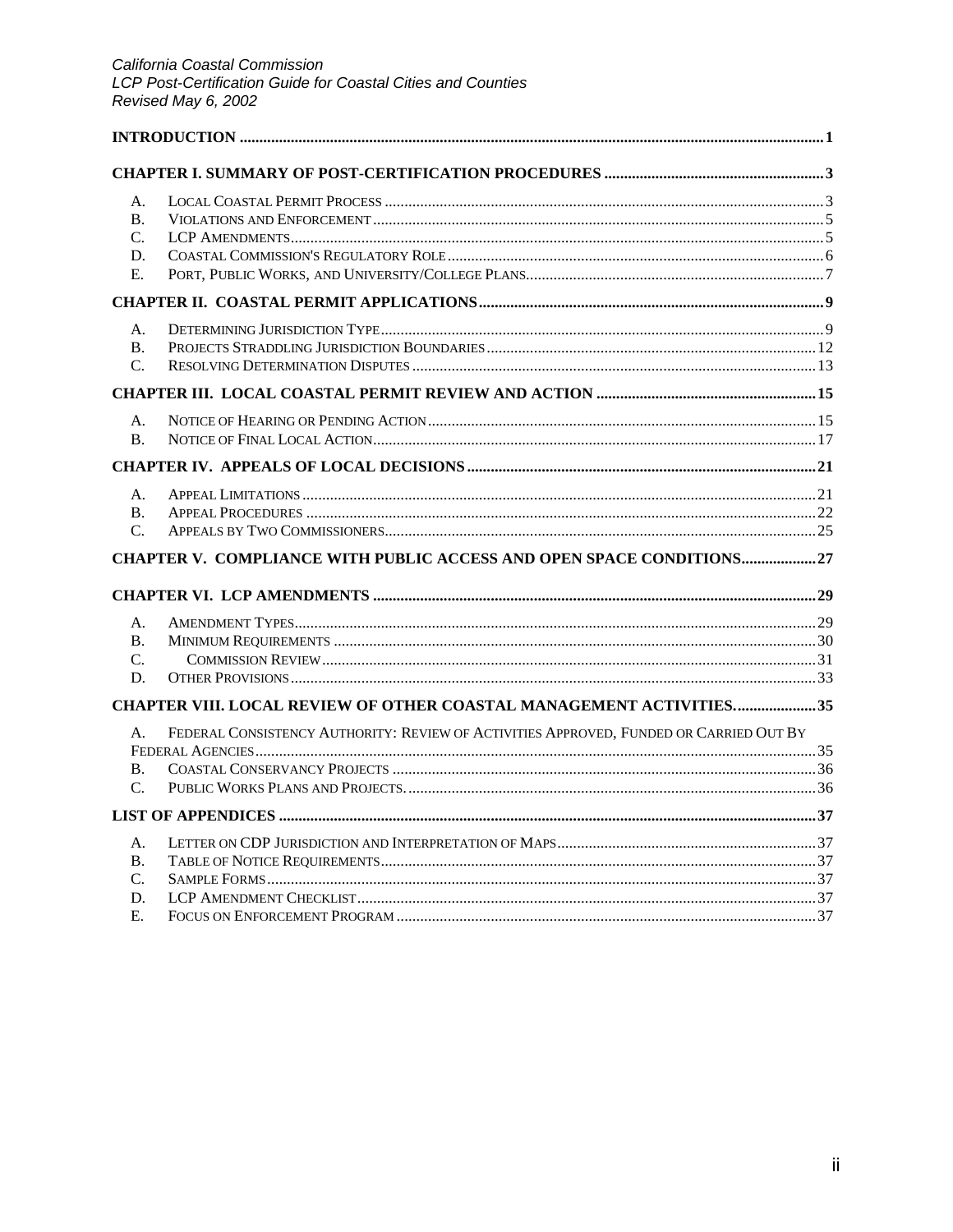## **INTRODUCTION**

Following LCP certification, the role of local governments and the Coastal Commission changes. Day-to-day management of the coastal zone becomes a shared responsibility, a partnership with the mutual goal of successful coastal protection. To achieve this post-certification partnership, local governments and the Commission take on new responsibilities.

This Post-Certification Guide is a handbook of these responsibilities as spelled-out in the Coastal Act and the Commission's Regulations. The Guide does not present any new requirements, but compiles and summarizes existing ones, and gives examples that can be adapted by local government. While this information is intended to serve as a convenient "how to" reference, the requirements of the Coastal Act and Code of Regulations are always determinative if questions arise. Specific post-certification questions can best be addressed by contacting the staff of the applicable District office.

Chapters in the Guide address post-certification activities to be conducted by coastal jurisdictions, including coastal permit processing, Commission appeals, permit monitoring and enforcement, and LCP amendments. With respect to coastal permit processing, the Guide discusses specific topics such as determining permit and appeal jurisdiction, providing notice, and compliance with public access and open space conditions.

The Post-Certification Guide can be modified and supplemented by additional materials as they become available. Suggestions of other matters that could be incorporated into the Guide are welcome, and should be directed to the Local Assistance staff of the Commission's San Francisco headquarters office.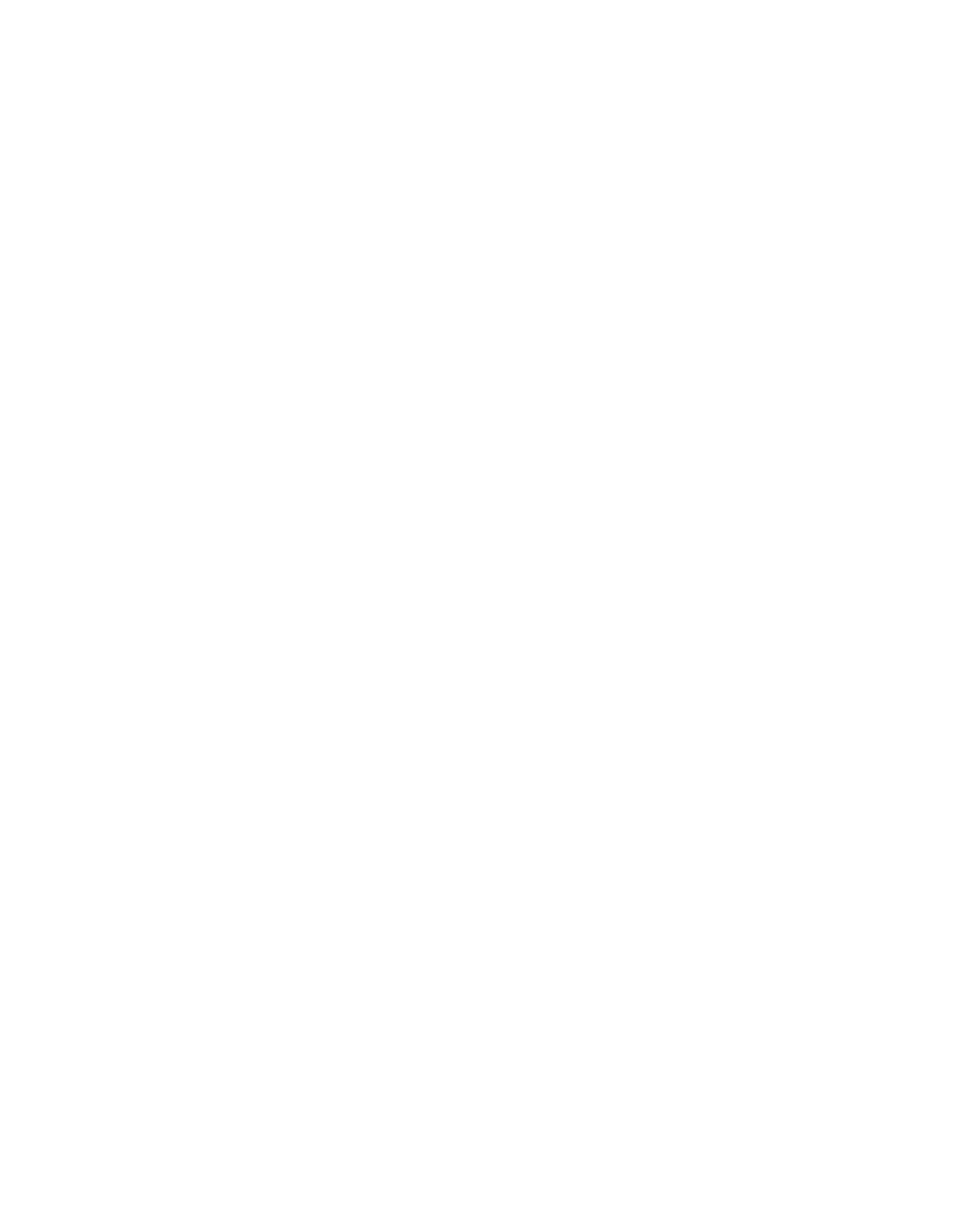## **CHAPTER I. SUMMARY OF POST-CERTIFICATION PROCEDURES**

After LCP certification, a local government assumes responsibility for implementing its LCP. Implementation primarily is the processing of most coastal permit applications, but there are other implementation responsibilities such as enforcing permit requirements and responding to violations. This chapter *summarizes* procedures relating to these responsibilities that are discussed in detail in this guide. It also reviews the LCP amendment process and the Commission's limited permit role after LCP certification.

## **A. Local Coastal Permit Process**

The coastal permit process is certified as part of the LCP implementing ordinances for each coastal jurisdiction. The process must be consistent with and adequate to carry out the minimum requirements of the Coastal Act and the Commission's Regulations.

There are four basic stages in the local coastal permit process following LCP Certification:

- 1. Permit Application,
- 2. Review and Action,
- 3. Appeals and Final Action, and
- 4. Follow-up.

Each of these four stages is summarized below.

1. At the **permit application** stage, an application for development is received and local staff must make several determinations. Is the development in the coastal zone? Does the applicant need a coastal permit? If a coastal permit is needed, does the local government or the Coastal Commission issue it? Is the local permit decision appealable to the Coastal Commission? The adopted "Post-LCP Certification Permit and Appeal Jurisdiction Map" can help make these determinations, but the controlling factor as to permit jurisdiction remains the Coastal Act language In Public Resources Code Sections 30519 and 30603. (See Appendix A for more information concerning use of these maps) If the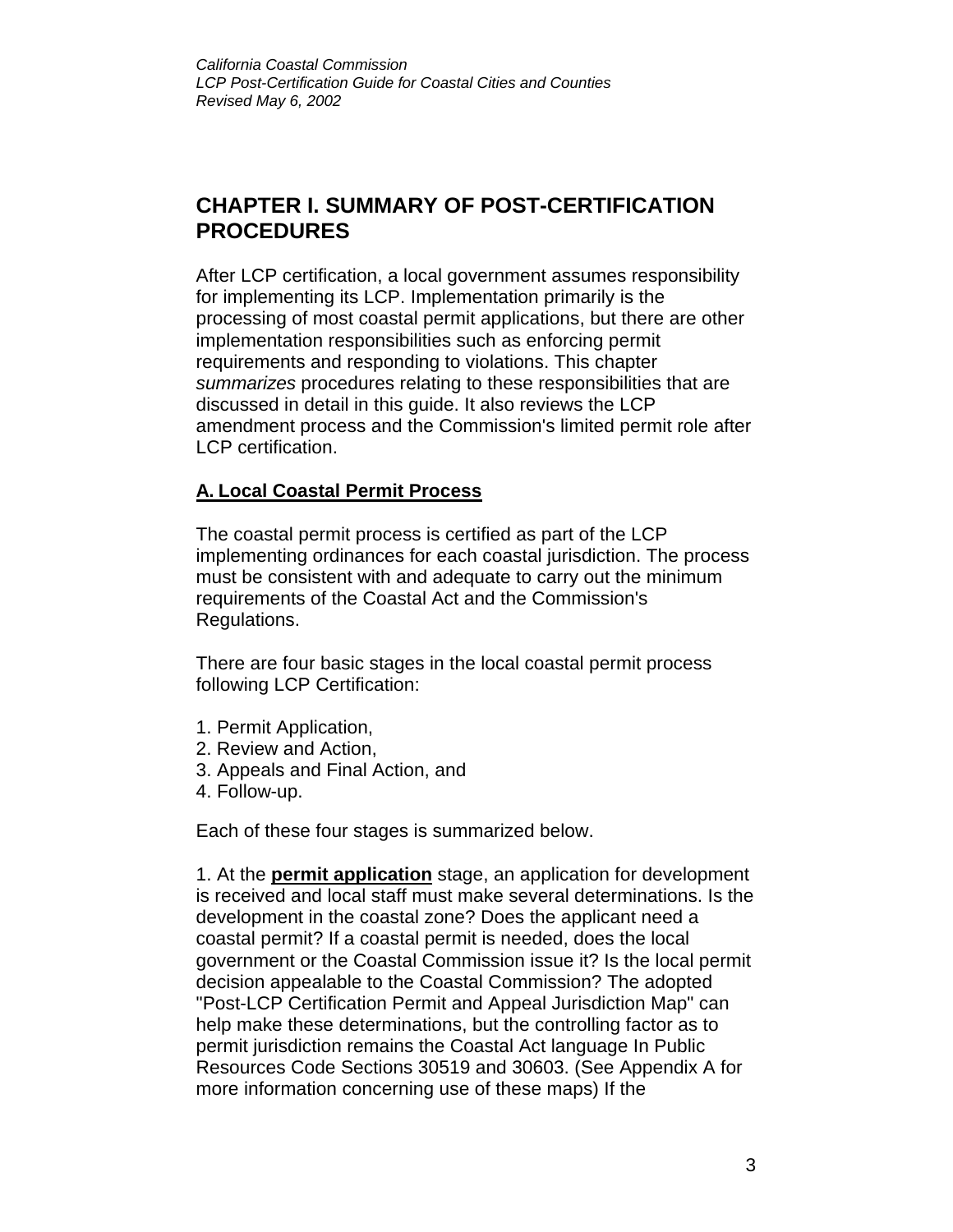determination of a local government as to what type of development is being proposed (i.e. categorically excluded, appealable, non-appealable) is challenged, or if the local government wishes to have a Commission determination as to the appropriate designation, local staff should request a determination from the Coastal Commission's Executive Director (pursuant to Sec. 13569[b] of the Commission's Regulations, contained in Division 5.5 of Title 14 of the California Code of Regulations.

If a disagreement remains, the Commission itself will determine permit jurisdiction after a public hearing. The permit application stage is discussed in detail in Chapter II of this Guide.

Absent a permit application, questions concerning the boundary of the Commission's permit and appeal jurisdiction should be referred to the appropriate District Manager of the Commission for clarification and information.

2. At the **review and action** stage, local staff determines which local body will review and issue the coastal permit (e.g. planning Director, Board of Zoning Adjustment, Planning Commission, City Council, or Board of Supervisors). Local staff also provides notice of public hearing on the application or, if a hearing is not required, notice of the administrative review date. Notice must be provided to adjacent landowners and residents, persons who have expressed interest, and the Commission. The review and action stage is discussed in detail in Chapter III.

3. At the **appeals and final local action** stage, the initial action may be appealed to a local appellate body. A decision becomes a "final local action" when all required findings have been adopted and there is no further possibility of being appealed to a local appellate body. Local staff then transmits a notice of final local action (NOFA) to the Commission office and interested persons. The 10-day appeal period begins the day after receipt in the Commission office.

Certain local actions are appealable directly to the Commission. For these actions, the ten working day Commission appeal period is established from the date of receipt in the Commission office of the notice of final local action. Generally, the local and Commission appeal periods are not concurrent and all local appeals must be exhausted before the Commission will hear an appeal; exceptions are outlined in Chapter IV. When an appeal is made, the Commission will generally take one of the several actions: (i) for certain appeals, determine that the appeal is patently frivolous and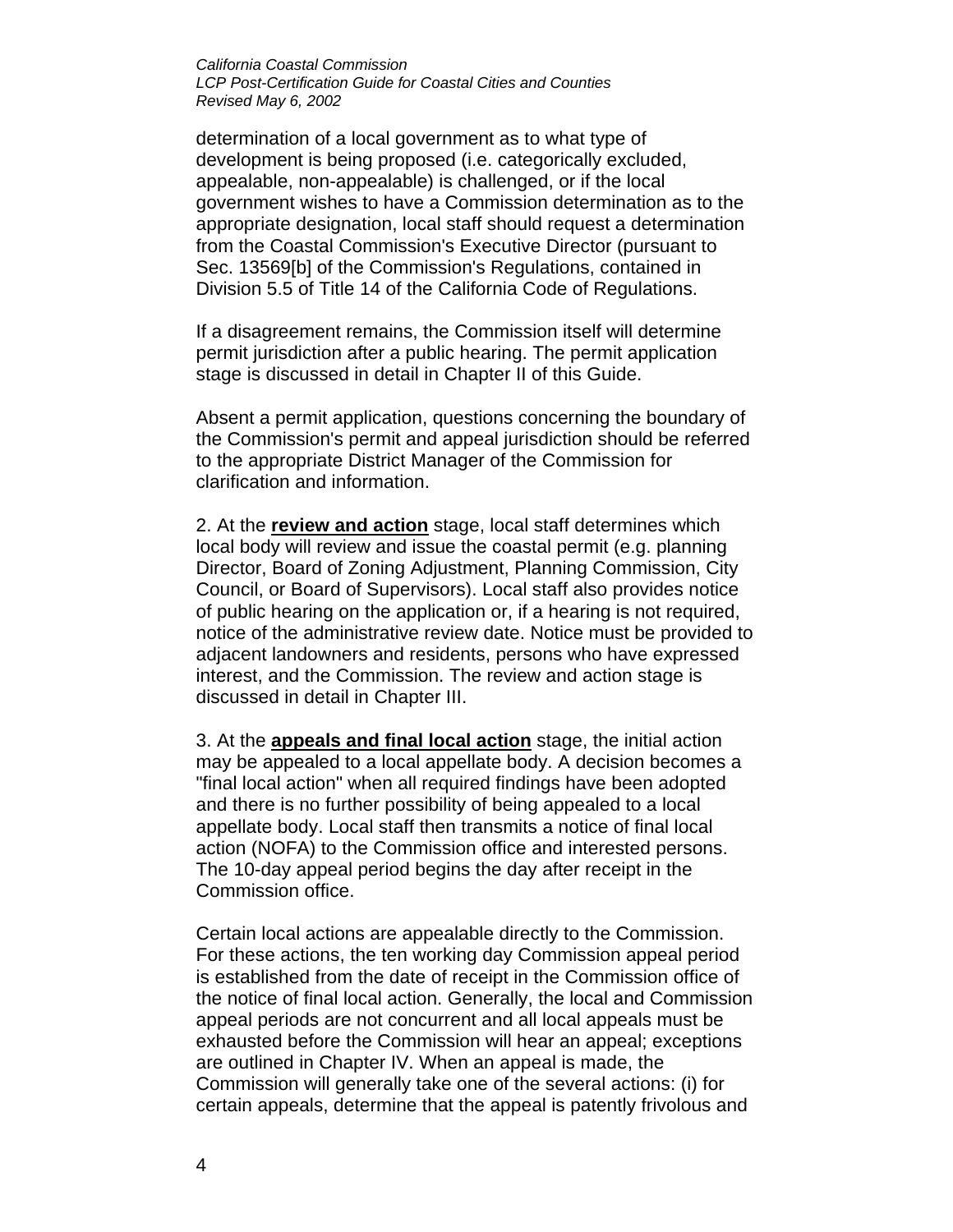require a filing fee; (ii) dismiss the appeal on the basis of "no substantial issue" or (iii) accept the appeal and approve, deny, or conditionally approve the coastal permit application. The final action and appeals stages are discussed in detail in Chapters III and IV.

4. At the **follow-up** stage, for permits that have not been taken on appeal by the Commission, the local government staff determines if pre-issuance (i.e. prior to transmittal) permit conditions are met. When such conditions have been met, the coastal permit can be issued. Examples of other follow-up activities are: monitoring of coastal permit expiration; compliance monitoring; and processing extensions, revocation requests, and permit amendments. (Certified LCP ordinances should contain noticing and review procedures for processing coastal permit amendments.)

### **B. Violations and Enforcement**

Although any person may maintain an action to enforce provisions of the Coastal Act (pursuant to Section 30804 of the Act), both local governments and the Commission have certain responsibilities in terms of enforcing certified LCPs. Once an LCP is certified, the Commission retains continuing authority to enforce provisions of the Coastal Act throughout the State's coastal zone. The local government also has authority to enforce the Coastal Act and LCP within its jurisdiction. Once the local governments assumes responsibility for issuing coastal development permits pursuant to a certified LCP, the Commission expects the local government to play a major role in enforcement within its jurisdiction. (Refer to Appendix E for more information).

Commission staff and the staff of the Attorney General's office are available to assist local government enforcement efforts. Please contact the Commission's Enforcement staff located in the applicable district office for information regarding enforcement assistance.

#### **C. LCP Amendments**

An LCP amendment is needed whenever any portion of a certified LCP is revised. The revision may affect the land use plan (LUP), the implementation program, or both. Substantial revisions will usually affect both LCP components (e.g. both revised land use and zoning designations).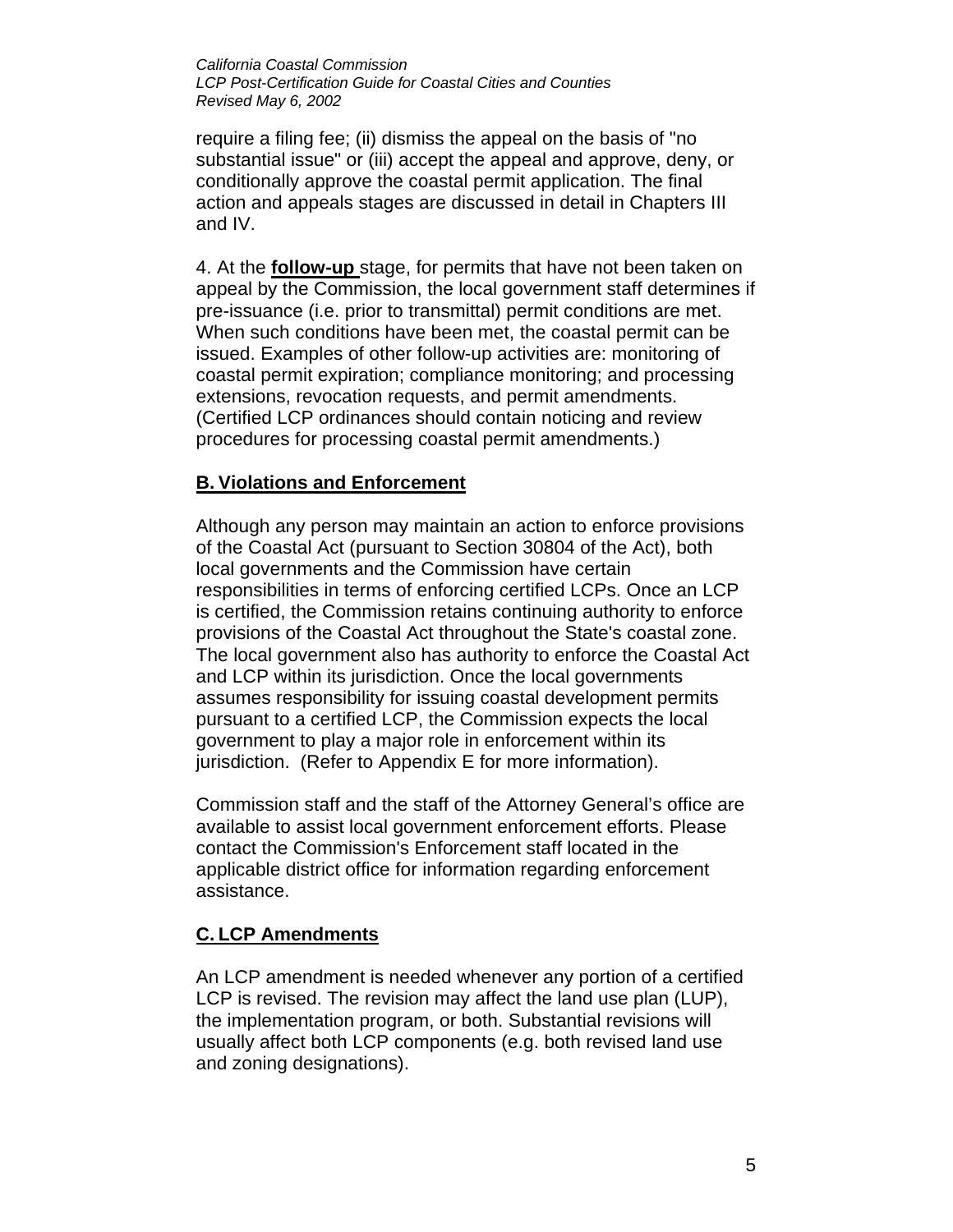There are five steps in processing LCP amendments: (i) the local government proposes an amendment and meets the minimum requirements for public participation during review; (ii) the local government adopts and submits the proposed amendment, along with necessary supporting materials; (iii) Commission staff reviews the submittal, filing it if complete and determining if it is a minor or de minimis amendment or requires a hearing; (iv) the Commission holds a hearing and votes to certify the amendment; and (v) the local government takes any necessary steps to implement the LCP amendment. An LCP amendment does not take effect until the Commission certifies it. Minor and de minimis amendments are approved administratively, unless the Commission objects to the Executive Director's determination of the nature of the amendment.

In any year a local government may make only three submittals of major amendments to its certified LCP taken as a whole, i.e., regardless of any segmentation which the Commission may have allowed in processing the LCP (upon final certification of a segmented LCP, reintegration of the segments into a single LCP occurs). Each separate submittal, however, may include many parts. LCP amendments are discussed in detail in Chapter VI.

### **D. Coastal Commission's Regulatory Role**

Following LCP certification, the Commission's role in coastal development regulation is limited to a few well-defined responsibilities. The Commission:

• Retains permit jurisdiction in certain areas, such as state tidelands, submerged lands, public trust lands, and uncertified geographic areas (areas of deferred certification);

- Hears appeals from local actions on appealable developments;
- Determines jurisdiction in cases where a local determination is questioned or challenged (Regulations Section 13569);
- Enforces permits it issued before LCP certification or from an appeal (see above), or considers amendments or extensions of such permits; and

• Reviews certain federal activities or federally licensed or permitted projects for consistency with the state's coastal management program under provisions of the federal Coastal Zone Management Act.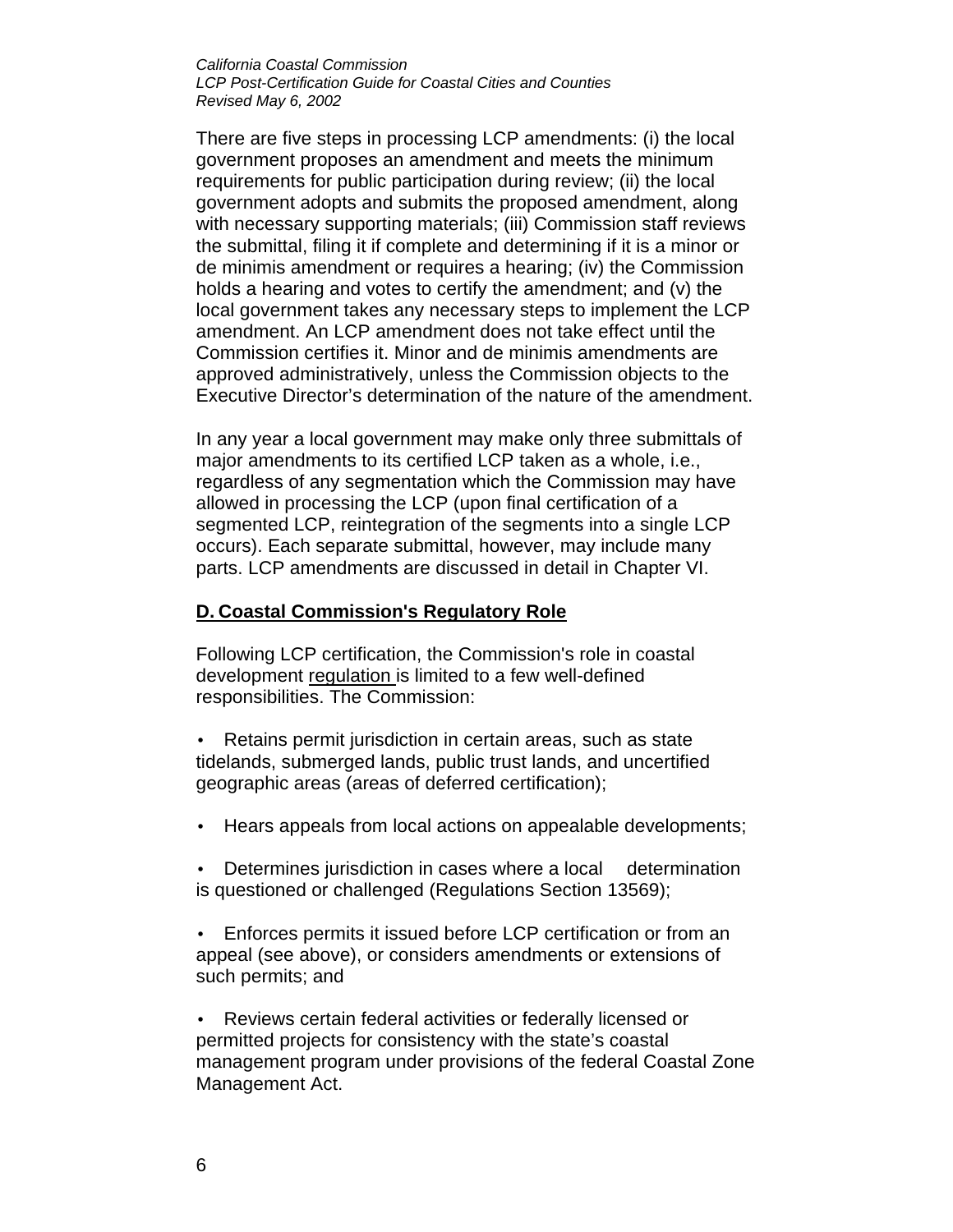The Commission also has an ongoing responsibility to monitor LCP implementation. Current post-certification monitoring activities include: reviewing notices of pending local hearings and pending non-hearing actions; reviewing notices of final local action; and providing notice of appealable development to the Commission. Additionally, Coastal Act Section 30519.5 requires the Commission to review each certified LCP at least once every five years after certification to determine if it is being implemented consistent with the policies of the Coastal Act.

### **E. Port, Public Works, and University/College Plans**

In addition to LCPs, there are other mechanisms to implement provisions of the Coastal Act. These include port master plans, public works plans, and long-range development plans (LRDPs) for state university/college or private university development projects (Coastal Act Sections 30605-30606, 30700-30721). The Post-Certification Guide, with its focus on the implementation of LCPs, does not discuss Coastal Act requirements regarding development and review of these types of plans. However, if such plans are included within a certified LCP, then coastal permitting may be affected in the area covered by these plans. Additional information on such plans is available from the Commission's offices.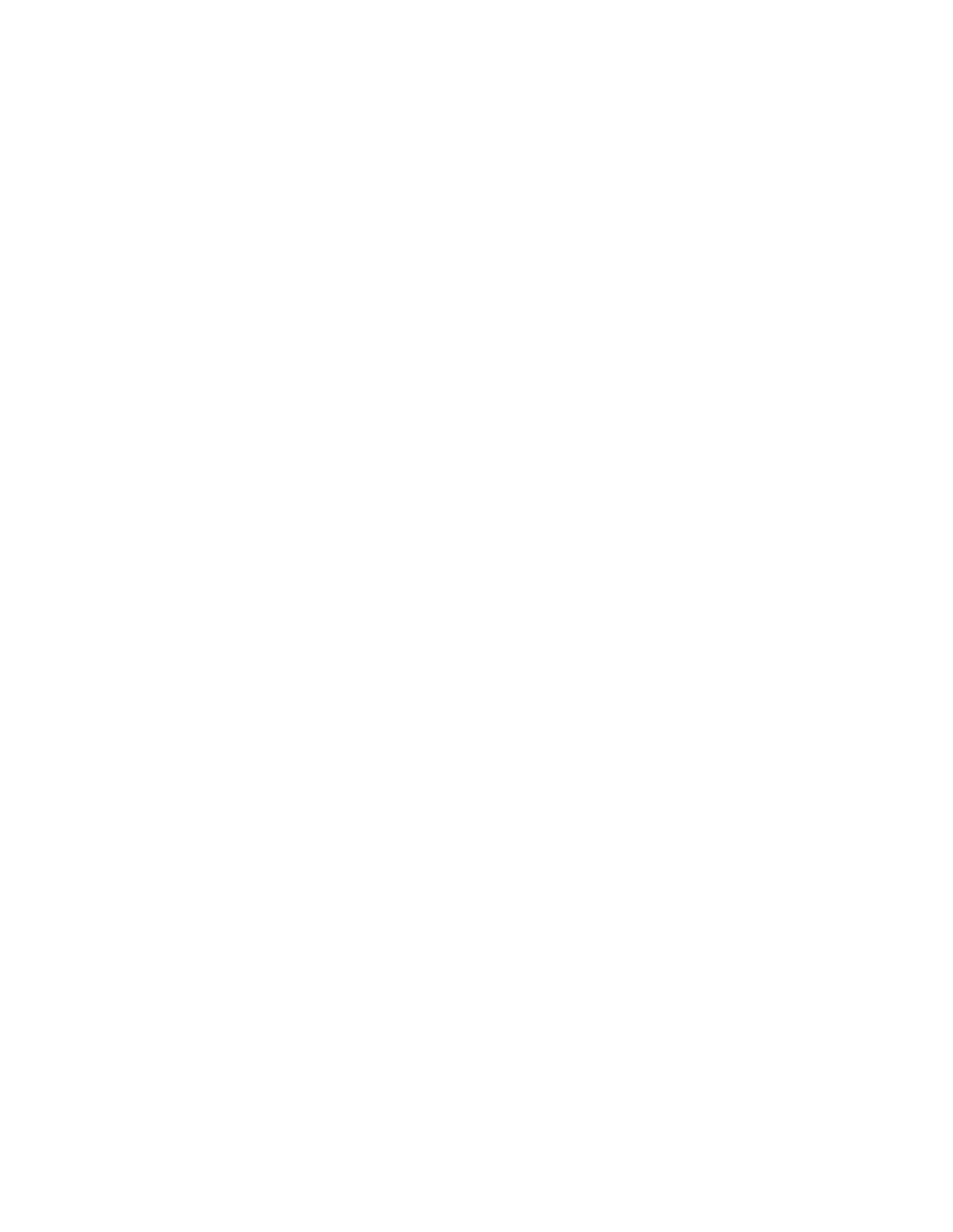## **CHAPTER II. COASTAL PERMIT APPLICATIONS**

For each development application, an initial determination by local staff establishes if a coastal permit is needed, who issues the permit, and whether a locally-issued coastal permit is appealable to the Coastal Commission. Accurate determination of permit jurisdiction is crucial to the permit process. The type of jurisdiction determines what public notice must be provided prior to a local action, and may affect the type of information to be supplied by the applicant. This chapter is intended to assist local staffs in making these determinations. It also reviews the procedure to answer questions and resolve disputes over the initial determination process.

## **A. Determining Jurisdiction Type**

The Coastal Act specifies which types of development (and development within certain geographic areas) remain within the Commission's permit jurisdiction after LCP certification (Coastal Act Section 30519). After LCP certification the Commission retains permit jurisdiction in tidelands, submerged lands, public trust lands (filled or unfilled), and areas of deferred certification (i.e. a geographic area where an LCP has not yet been certified by the Commission); however, Coastal Act Section 30613 provides that permit authority on submerged lands, public trust lands that are determined by the Commission to be filled and developed and located within an area committed to urban uses shall be delegated to local government.

Also, development proposed or undertaken in the Ports of Hueneme, Long Beach, Los Angeles or San Diego, within any state university or college in the coastal zone or any development covered by public works plans, remains subject to the Commission's jurisdiction either through coastal development permits or through certified port master plans, university long range development plans or certified public works plans, as applicable.

In addition, the Commission retains jurisdiction over permits that have been issued by the Commission prior to certification of the LCP and the transfer of permit authority for purposes of condition compliance, enforcement, amendment, reconsideration and revocation.

**CCC Permit Jurisdiction**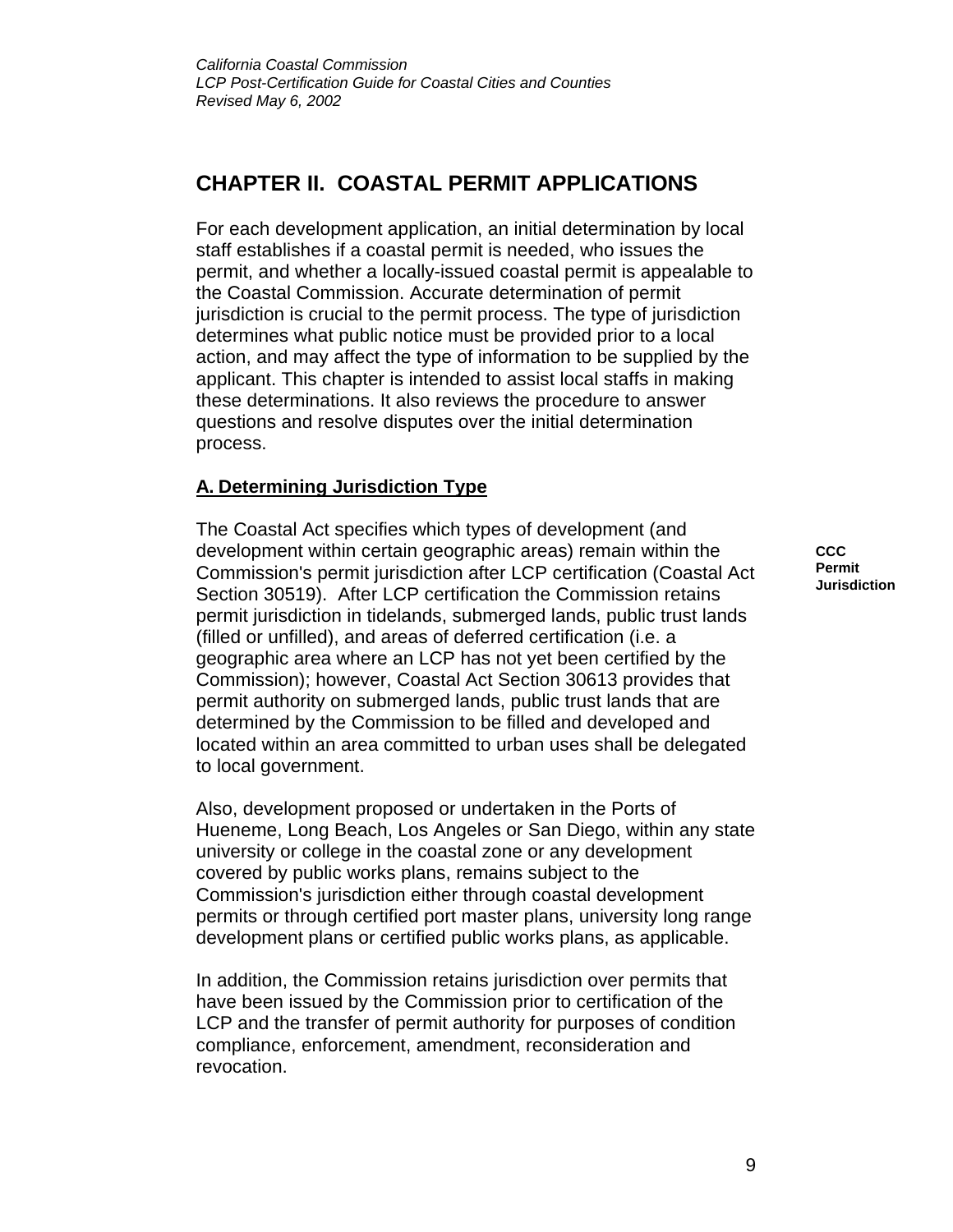**CCC Appeal Jurisdiction**

Where there is a certified LCP, the Commission has appeal jurisdiction over development approved in the following geographic areas: between the sea and the first public road paralleling the sea or within 300 feet of the inland extent of any beach or the mean high tide line where there is no beach, whichever is the greater distance; in areas not included within the foregoing and located within 300 feet of the top of the seaward face of any coastal bluff, or within 100 feet of any wetland, estuary, or stream; or approved development not included within any of these areas but which is located within a sensitive coastal resource area. (Coastal Act Section 30603 [a]).

In addition, specific types of development are appealable to the Commission without regard to geographic location within the coastal zone: an approval or denial decision of a major public works project or major energy facility (defined as costing more than \$100,000; (see Commission Regulations Section 13012); and, in coastal counties, the approval of a development that is not designated as "the principal permitted use" in the LCP (Coastal Act Section 30603 [a][4, 5]). The grounds for appeals are described in Chapter IV of this Guide.

To avoid confusion over the location of the geographic boundaries of appealable areas and the Commission's permit jurisdiction, the Commission has adopted criteria for further defining and interpreting these features. These criteria are outlined in Section 13577 of the Commission's Regulations.

At the time of LCP certification, the Commission adopts a map, the "Post-LCP Certification Permit and Appeals Jurisdiction Map", which portrays the jurisdiction's geographic appeals area features. While the Commission adopts this map to assist in determining applicable jurisdiction, it is important to emphasize that the requirements of the Coastal Act and Commission Regulations take precedence over the map. The map, illustrating the appealable areas as defined by Coastal Act Section 30603(a)(1) and (2), is useful for initial determinations; however, site visits by local staff may be necessary to make more precise determinations in cases of uncertainty (for example, a proposed project sited on the map's line depicting the edge of an appeals area based on 100 feet from a stream). (See Appendix A for more information). **Post-LCP Jurisdiction Map**

#### **Below is a series of steps for making an initial determination of coastal permit jurisdiction:**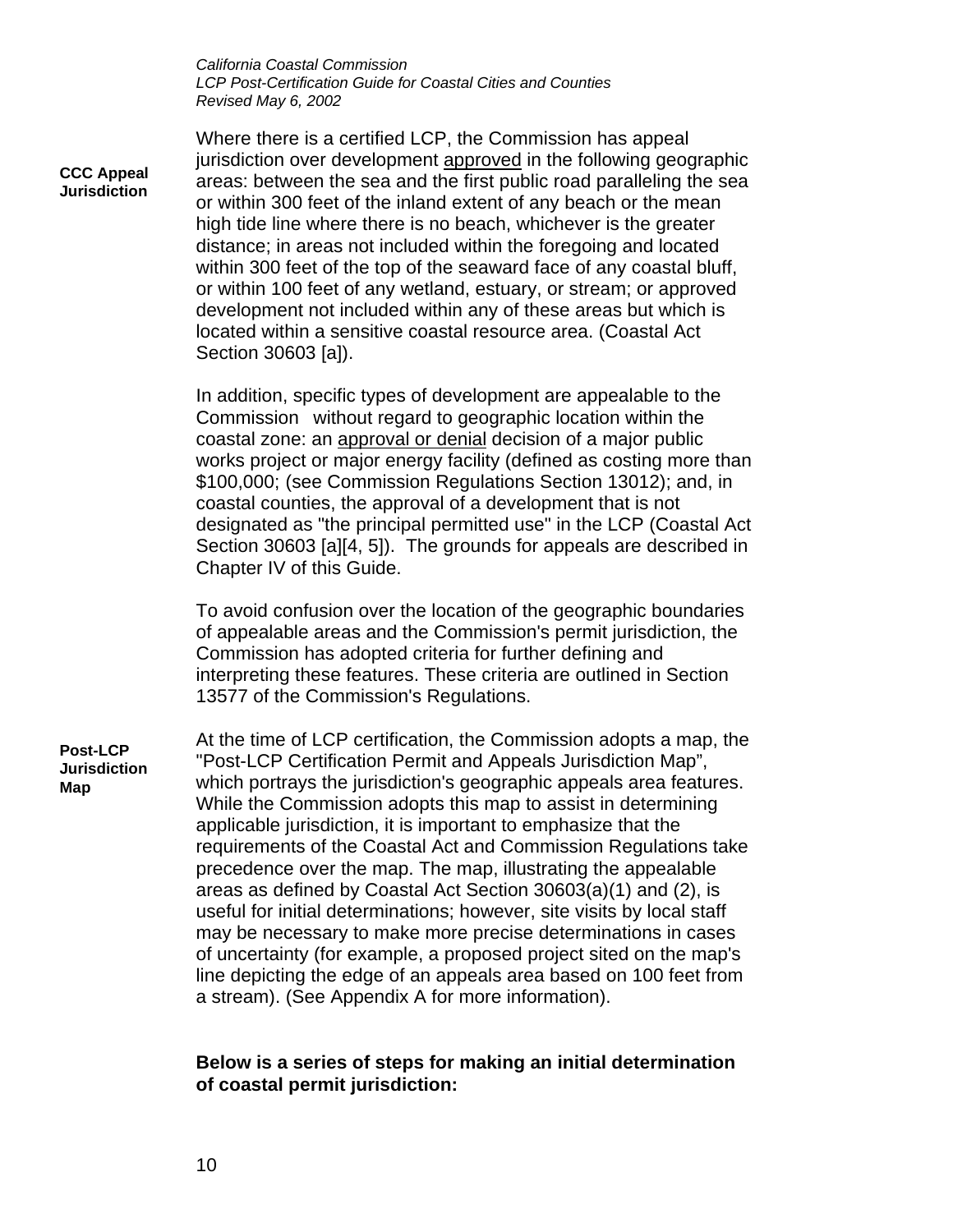- 1. Does local government have permit jurisdiction? The Commission retains permit jurisdiction in specific areas, as identified above. Consult the LCP, and Post-Certification Map, make a site visit if necessary and check for any areas of deferred certification. For areas where there may be some question about jurisdiction, coordinate with Commission staff to assist in the determination. In cases where the Commission retains jurisdiction, local staff should refer the applicant to the appropriate Commission office.
- 2. Is a coastal permit required? A local coastal permit may not be required pursuant to provisions of an "exemptions and exclusions" section of a certified LCP ordinance. If no local coastal permit is needed for a proposed development, then the permit application would be subject only to the usual local permit process. If the proposed development needs a coastal permit, the next step is applicable. For coastal permits in the Commission's retained jurisdiction, the Commission determines if a coastal permit is required.
- 3. Can it be filed? When a local government has coastal permit jurisdiction, local staff should be sure the applicant has supplied sufficient project information to file the application and allow coastal permit review to commence. If local government is responsible for issuing the coastal permit, then the fourth step determinations are applicable.
- 4. Is the local action on the proposed development appealable to the Coastal Commission? Appealable development areas are defined by the Coastal Act and portrayed on the "Post-LCP Certification Permit and Appeals Jurisdiction Map," but some proposed development is appealable anywhere in the coastal zone (e.g. a major energy facility or, in the case of coastal counties, development which is not "the principal permitted use"). Other development may be appealable but not mapped on the Commission post-certification maps. In all cases the Coastal Act Section 30603 defines appealable development.
- 5. Is the project "in the pipeline" during LCP certification? During the time when an LCP is under review by the Commission, there may be projects that have received local approval, but that have not yet received a coastal permit from the Commission. Applications submitted to the Commission, but not yet complete and therefore not filed will be returned to the applicant and must be submitted to the

**The process to determine jurisdiction**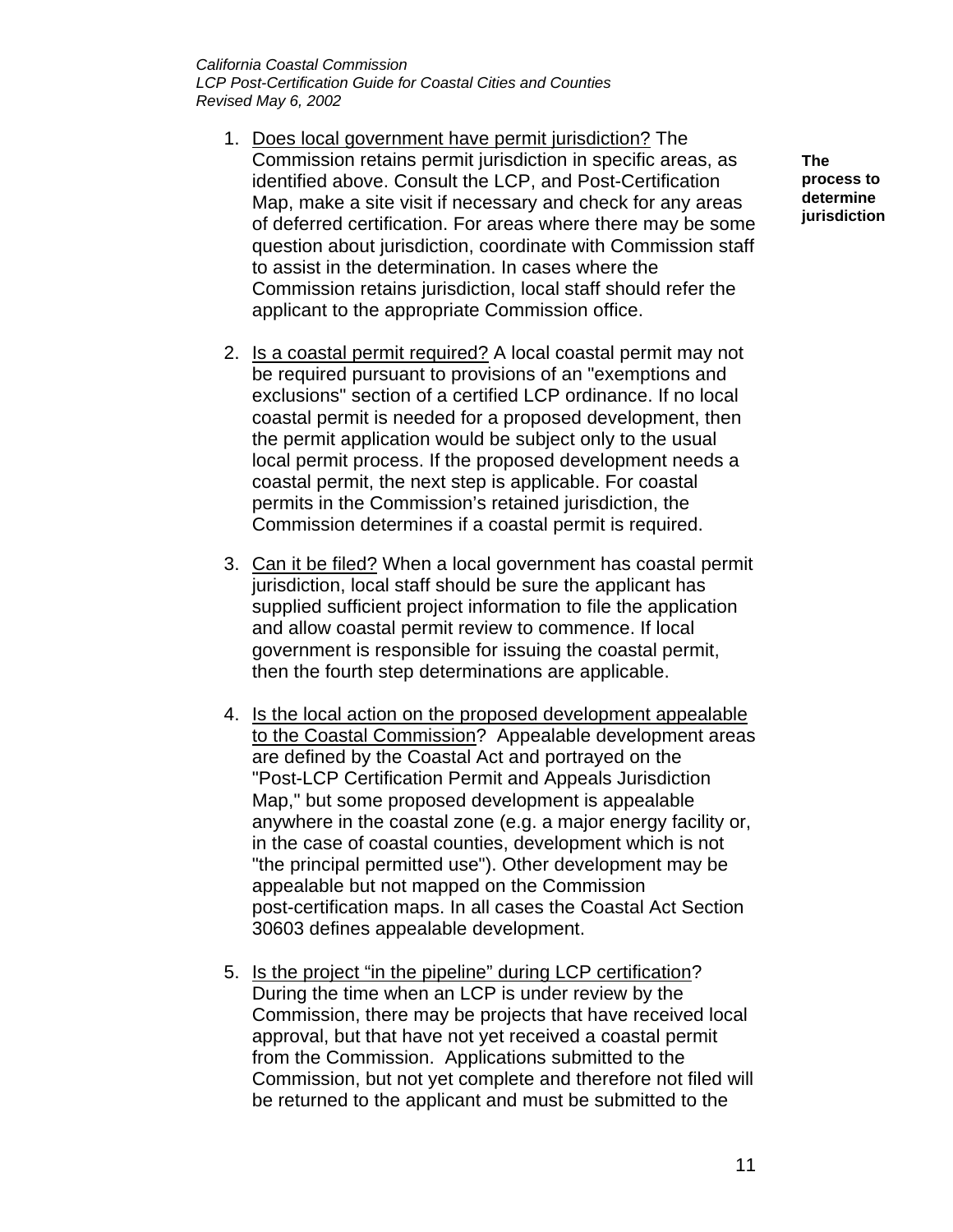> local government. Where the application has been found complete and has been filed, applicants have the option of either continuing Coastal Commission processing of their application or withdrawing the submittal and re-filing the application with the local jurisdiction to be heard and decided based on the certified LCP requirements. If the applicant elects to continue with Commission processing, the coastal permit remains under the Commission's jurisdiction and in this case the standard of review is the certified LCP. The Commission may determine that the application as filed may require additional review by the local government and, after consultation with and notice to the local government, remand the application for action consistent with the certified LCP. Upon effective certification of the LCP, the Commission will accept no applications for development within the certified area.

### **B. Projects Straddling Jurisdiction Boundaries**

1. Projects that are bisected by appeal jurisdiction. If only a portion of the approved development is of the type or in a location that makes the local action appealable, the approval of the local coastal permit is appealable. But the grounds for appeal are limited to allegations that the appealable development is not consistent with the standards in the certified LCP or the public access policies of the Coastal Act. If those grounds are asserted and the Commission finds that the appeal raises a substantial issue, the Commission will hold a de novo hearing on the appeal. In the de novo hearing, the Commission has jurisdiction to address whether or not the action taken in the local coastal permit is consistent with the LCP and the public access policies of the Coastal Act. Thus the Commission's review at the de novo hearing is not limited to the appealable development.

2. Projects bisected by Commission and local government jurisdiction. The circumstance may arise wherein proposed development is located within both the Coastal Commission's and local government's coastal development permit jurisdictions. In such cases, coastal permits are required by both the Commission and the local government. In the case of any division of land, the permit is issued by the Commission only for lots or parcels created which require any new lot lines or portions of new lot lines within the area subject to the Commission's retained jurisdiction. In

**Projects that straddle appeal boundaries**

> **Projects that straddle jurisdictions**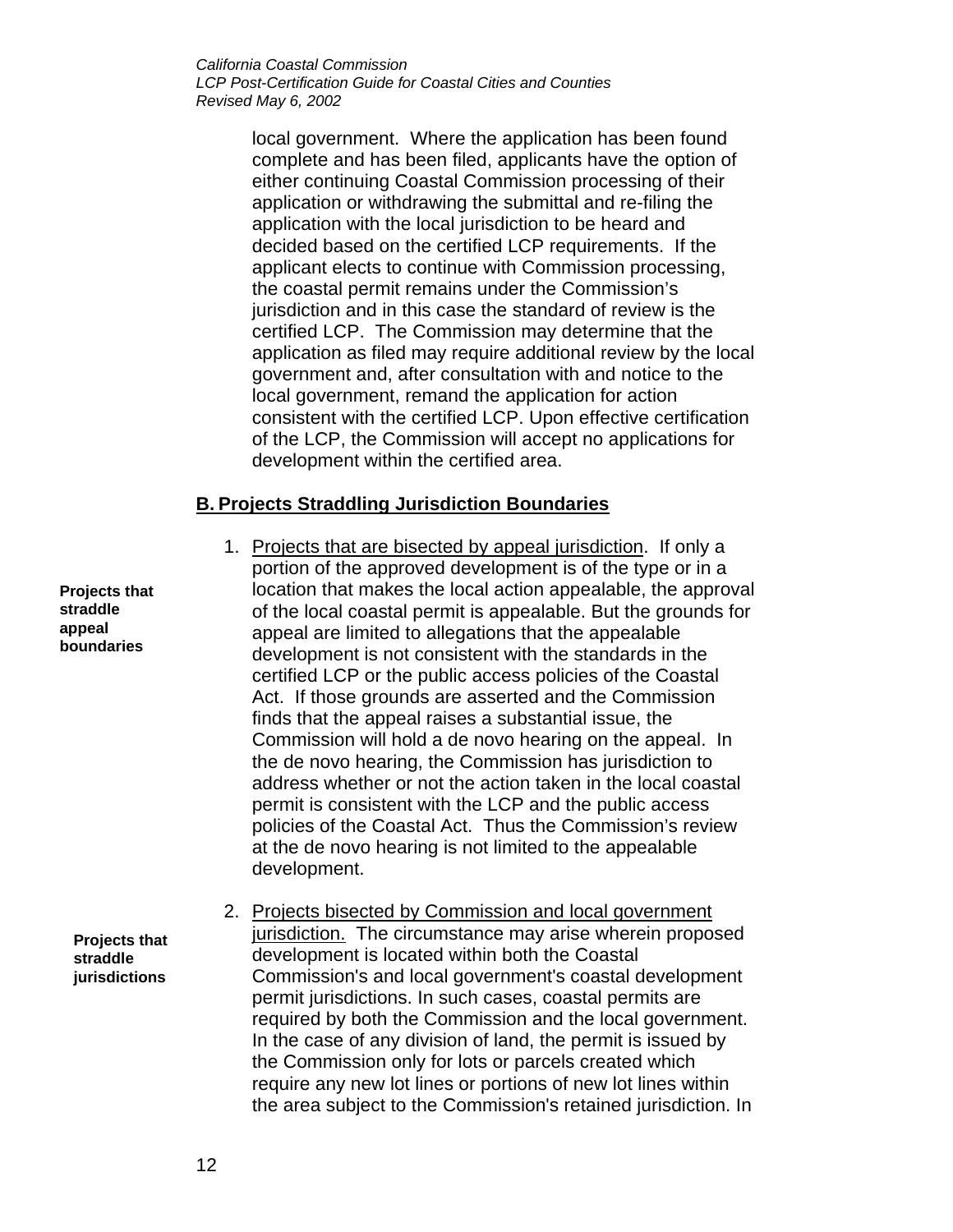> such an instance the Commission's review is confined to those lots or portions of lots within its jurisdiction. In the case of any development involving a structure or similar integrated physical construction, the Commission issues a permit for any structure partially in the retained jurisdiction area. For example, a permit for a shoreline protective device (e.g. a seawall) that is located partially within the Commission's retained jurisdiction would be reviewed by the Commission.

3. Projects bisected by different local government jurisdictions. If a project straddles the boundaries of two local governments, the applicant must obtain separate coastal permits from each jurisdiction. An exception is possible for public agencies that, pursuant to Coastal Act Section 30605, may obtain one "Public Works Plan" approval from the Coastal Commission, in lieu of locally-issued coastal permits.

### **C. Resolving Determination Disputes**

Occasionally, disputes will arise as to the precise type of development being proposed (i.e. categorically excluded, appealable, non-appealable). If this happens, local staff should contact the Commission District staff and request an Executive Director's Determination. The Executive Director then would make a separate determination, within two working days of the request (or upon completion of a site inspection where such inspection is warranted), and transmit the determination to the local government. If the two determinations differ, then the Commission makes the final decision, after a public hearing (Commission Regulations Section 13569).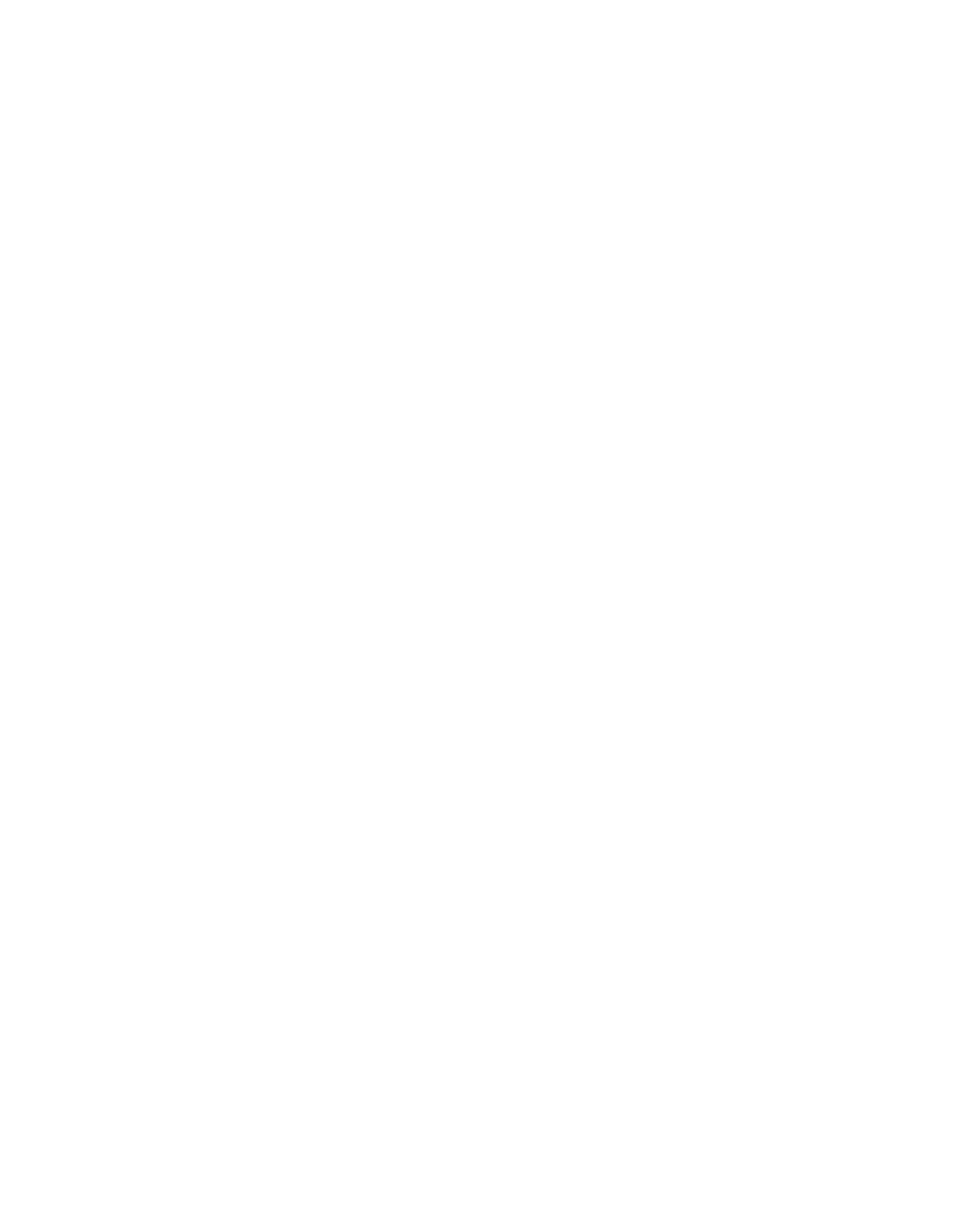## **CHAPTER III. LOCAL COASTAL PERMIT REVIEW AND ACTION**

Two types of notice are required by local government as part of the post-certification coastal permit process: (A) public notice of hearing or pending action to interested parties prior to a local decision; and (B) notice of final action to the Commission and those who have requested such notice after a local decision. Appendix B summarizes the notice requirements in table form.

Promptness in filing notices is important. For example, if a notice of final action on a project is received in the Commission office late or if it does not include the necessary information, a delay to the applicant can result, since the start of the Commission's appeal period would also be delayed. This chapter reviews the minimum requirements for each type of notice, as specified in the Commission's Regulations. Noticing of proposed amendments to locally issued coastal permits would follow the same procedures used for noticing the original permits, including noticing of final action.

In many cases, the existing local public notice procedures and forms can be adapted to meet coastal permit noticing requirements, rather than developing new ones. For example, a local government's notice for a Planning Commission hearing on a use permit often is shown on the meeting agenda. It would not normally warrant a separately mailed notice. By adding to the agenda a notation that the project is in the coastal zone, the minimum requirements for non-appealable hearing items are satisfied provided the agenda is mailed to owners and residents and all others identified for receiving notice. Other types of notice format can be adapted to provide the necessary information in a similar manner. The sample forms in Appendix 2B and 2C are geared toward coastal permit processing, independent of existing local procedures.

## **A. Notice of Hearing or Pending Action**

If a coastal permit is needed for a proposed development, local government is required to provide public notice of local review prior to reaching a decision. The Commission's Regulations (Sections 13563-13568) specify the minimum requirements for such notice - when provided, who receives notice, and notice contents. Typically, local ordinances already require some form of notice prior to local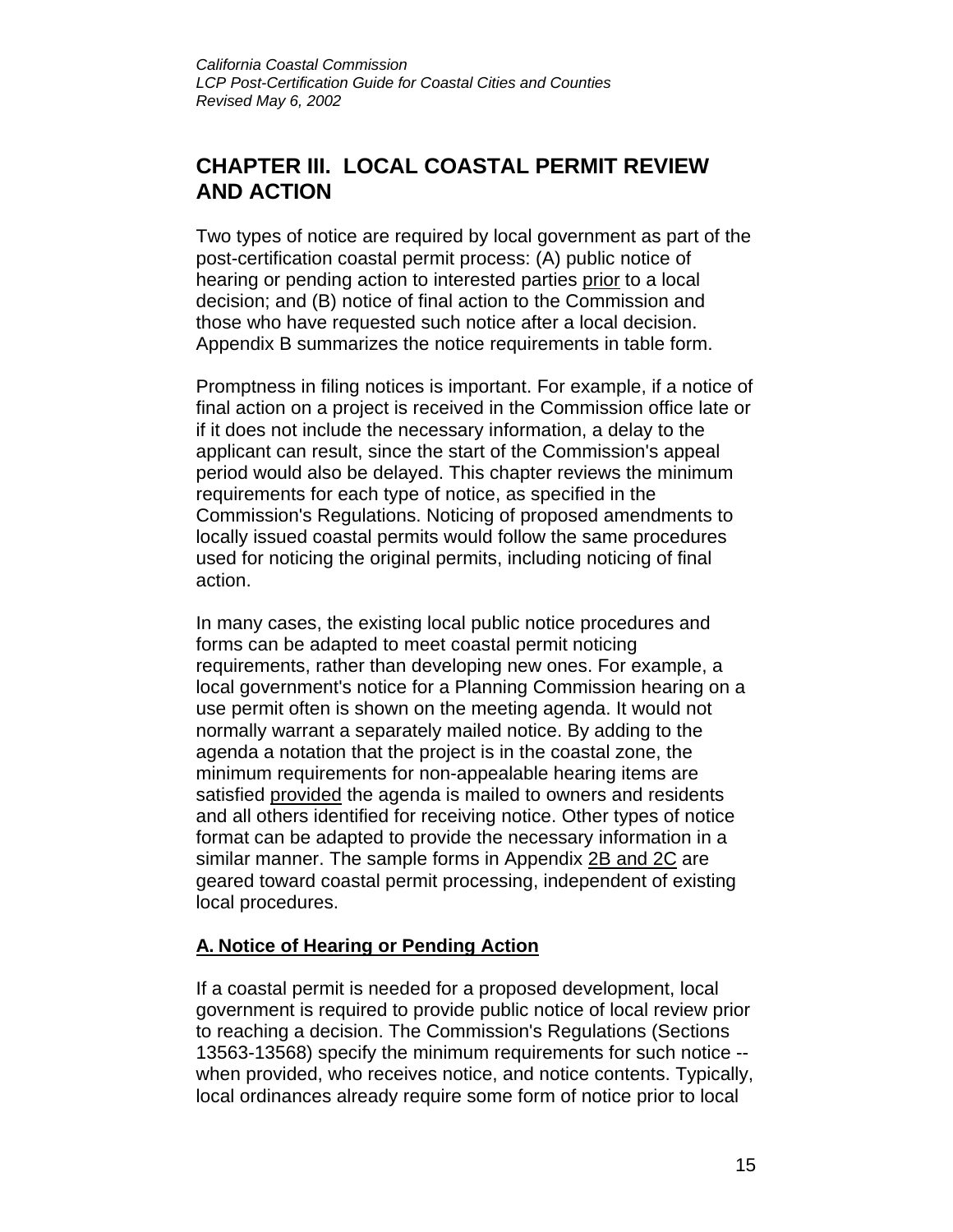*California Coastal Commission LCP Post-Certification Guide for Coastal Cities and Counties Revised May 6, 2002* action. The LCP implementing ordinances should specify how the two sets of requirements are combined for coastal permit applications. The Commission's minimum requirements differ for various permit applications. Local staff should first determine the type of permit application: (i) appealable developments, hearing required; (ii) nonappealable development where local ordinance requires a hearing (e.g. use permit); or (iii) non-appealable development where local ordinance does not require a hearing (e.g. building permit). This determination should be part of the permit application, since the applicant may be responsible for providing certain notice materials (e.g. list of nearby owners and residents). The notice requirements are reviewed below for the different application types. 1.Notice of Hearing/Appealable Development (Regulations Section 13565): For development applications that are appealable to the Commission, a public hearing is required, and notice of such hearing must be provided at least 7 calendar days beforehand. Notice is to be provided by first class mail to: the applicant; any interested persons; owners and residents within 100 feet of the project parcel boundary; and the Coastal Commission district office. The notice must include: a statement that the proposed development is in the coastal zone; the filing date and applicant's name; the number assigned to the application; a description of the proposed development and location; the hearing date, time and place; a summary of local hearing and review procedures; and procedures for local and Commission appeals. If the hearing is continued, the subsequent hearing must be noticed in the same manner (unless information about the new hearing is announced at the original hearing). See Appendix C-2 for a sample notice form. 2. Notice of Hearing/Non-appealable Development (Regulations Section 13568[a]): Notice for hearings on non-appealable developments is similar to those for appealable projects. Notice of the hearing must be provided at least 10 calendar days beforehand. Those to receive notice by first class mail include owners within 300 feet of the project-parcel boundary as well as those described in 1 above. The only mandatory item in the notice is a statement that the proposed development is in the coastal zone. If the application is heard by a Planning Commission, the local government should also publish a notice in a general **Determining Type of Notice Appealable Projects Projects Not Appealable**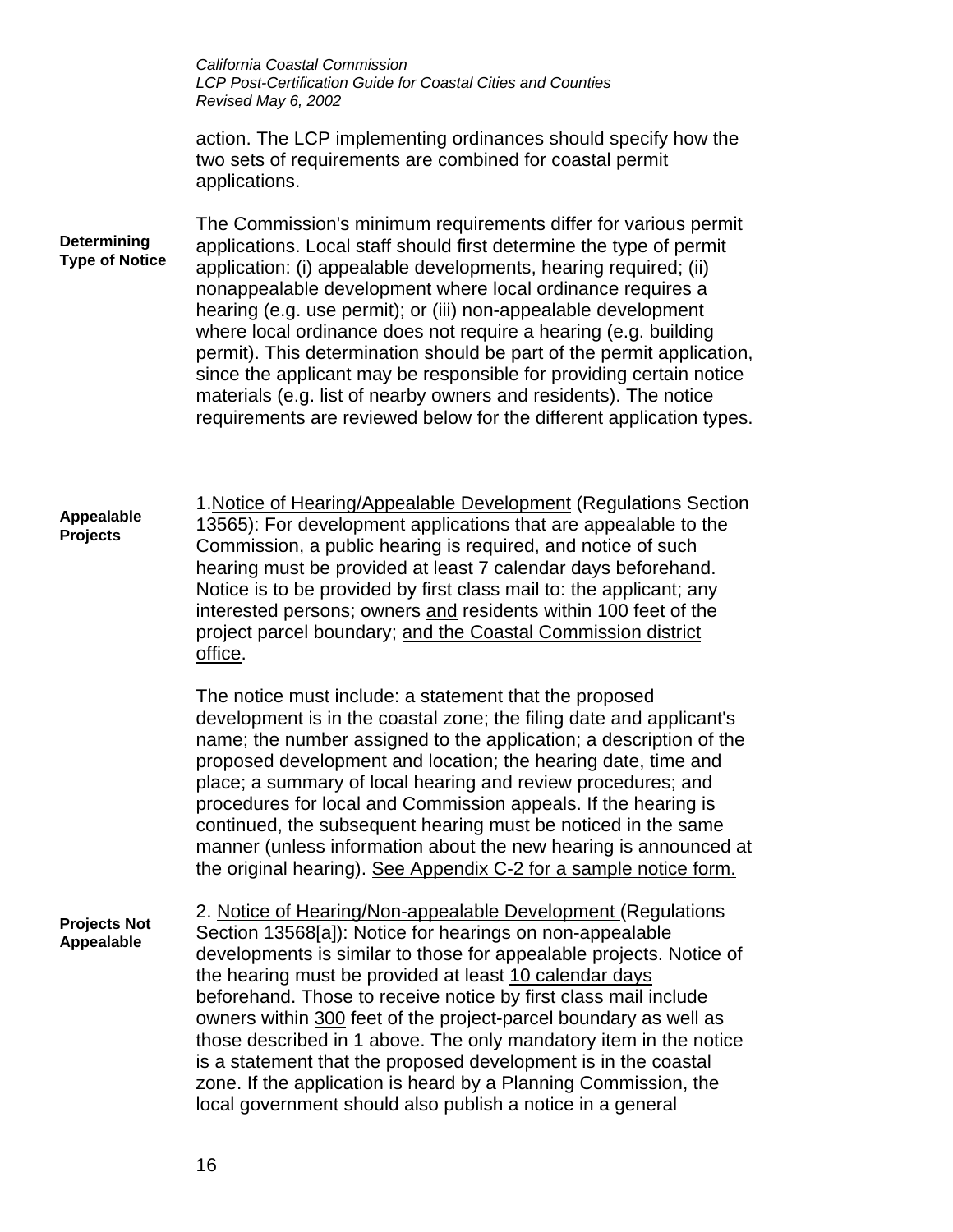circulation newspaper or, if there is none, post notice in at least three public places (e.g. public library). See Appendix C-2 for a sample notice form.

3.Notice of Pending Action/Non-appealable Development (Section 13568[b]): For non-appealable development applications where no local hearing is required (e.g. building permit), the minimum notice requirements are similar to those in A.1, above. Since a local official takes action instead of a discretionary review body, this notice must describe the procedure for submitting comments and indicate that sufficient time is allowed for receiving comments prior to the decision. See Appendix C-3 for a sample notice form.

### **B. Notice of Final Local Action**

A "Final Local Action" means a decision where all required findings have been adopted and where there is no further possibility of being appealed to a local appellate body (Commission Regulations Section 13570). The decision may have been taken by a discretionary body such as the Planning Commission, following a hearing, or through administrative review, such as by the Zoning Administrator. Clearly, any decision taken by a City Council or Board of Supervisors is automatically a final action, since there is no possibility of appeal to a higher local appellate body. After a final local action, local government is obliged to provide notice of its decision to certain specified parties. Notice is also required if a development application is approved because the time limits for local action have expired. Section 13571 of the Commission's Regulations gives the minimum requirements for notices of final local action.

1. Notice of Final Action: Notice must be provided within 7 calendar days of the final local action. Notice is sent by first class mail to the Coastal Commission district office and to those persons who have requested to be informed of final local action on the proposed development. (Notices may not be sent by fax or email) To be complete, the notice must include: the action taken, conditions of approval (if any), written findings supporting the decision, and (if the local action is appealable) a description of the procedure for appeal to the Commission. The Commission also requests local governments to ensure that the notice contains the applicant's name and address so that the Commission can mail notice to the applicant that the final action has been received. See Appendix C-4 for a sample form.

**Ministerial Projects**

> **Notice Required**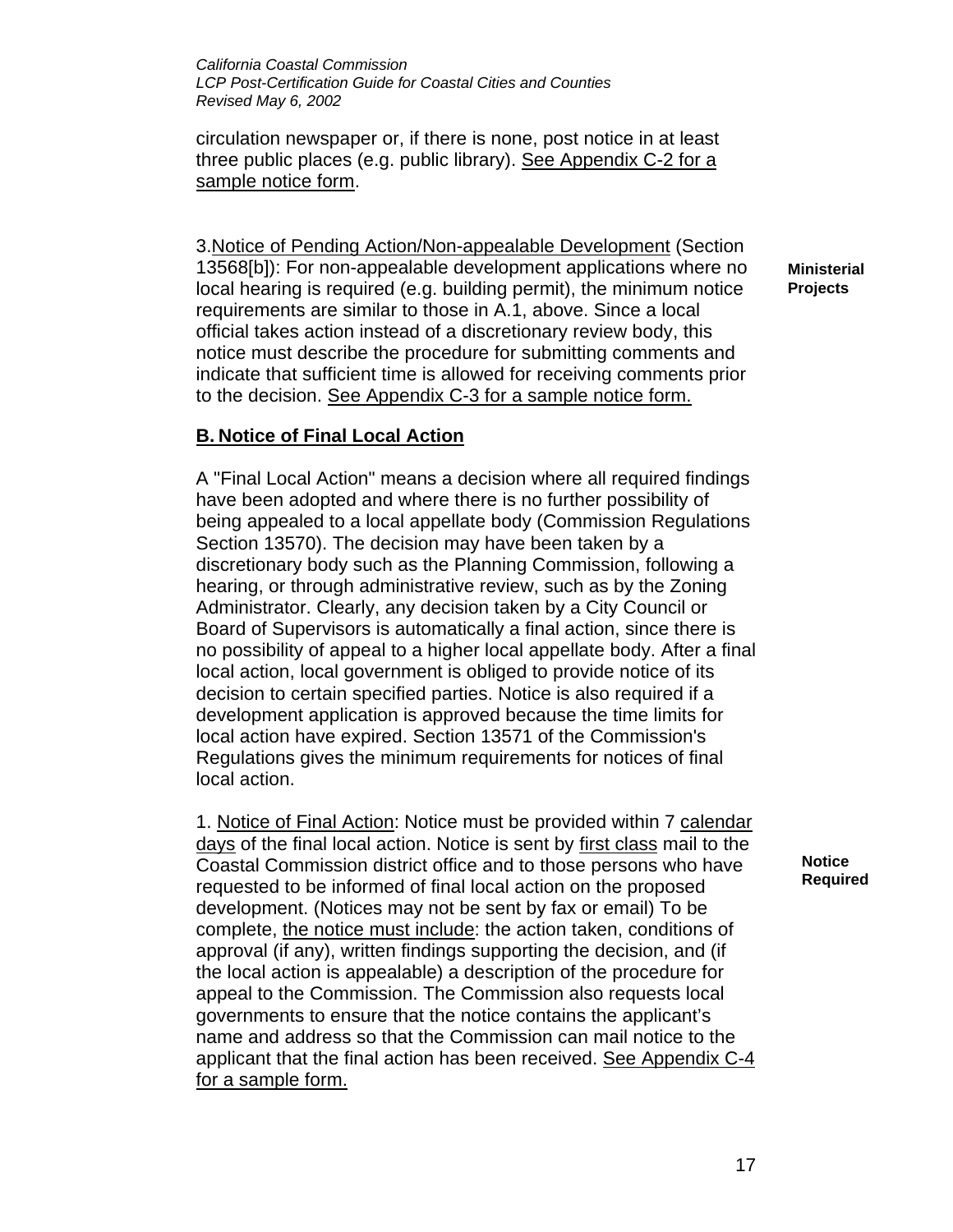| <b>Standard</b><br>for findings   | Required findings must meet the standards for issuance of a<br>coastal development permit set forth in Coastal Act Section<br>30604(b). Specifically, Section 30604(b) provides that, after<br>certification of a local coastal program, a coastal development<br>permit shall be issued if the issuing agency (or the Commission on<br>appeal) finds that the proposed development is in conformity with<br>the certified local coastal program. Section 30604(c) sets forth<br>additional standards for the issuance of permits for proposed<br>development between the nearest public road and the sea or the<br>shoreline of any body of water (e.g. a lake) within the coastal zone.<br>Permits for such development "shall include a specific, finding that<br>such development is in conformity with the public access and<br>public recreation policies of Chapter 3" of the Coastal Act<br>(commencing with Section 30200). |
|-----------------------------------|--------------------------------------------------------------------------------------------------------------------------------------------------------------------------------------------------------------------------------------------------------------------------------------------------------------------------------------------------------------------------------------------------------------------------------------------------------------------------------------------------------------------------------------------------------------------------------------------------------------------------------------------------------------------------------------------------------------------------------------------------------------------------------------------------------------------------------------------------------------------------------------------------------------------------------------|
| Appealable<br><b>Decisions</b>    | For local actions that are appealable to the Commission, the notice<br>of final local action has special significance. Pursuant to<br>Regulations Section 13110, the ten working day appeal period<br>starts with the first day after receipt of a complete final local action<br>notice. (Thus, if a final action notice is received on a Friday the<br>following Monday would be the first day of the appeal period.) Once<br>the Commission's appeal period begins, the Commission must<br>notify the local government and permit applicant of the appeal<br>period dates. It is therefore important that the notice of final action<br>include the applicant's name and address.                                                                                                                                                                                                                                                 |
|                                   | Even for projects that are denied or are not appealable, it is<br>important for the Commission to receive timely final action notices.<br>The Commission keeps records of locally issued coastal permits for<br>a variety of purposes including for: the conduct of Periodic<br>Reviews, budgeting, federal reporting requirements, responding to<br>requests for information and other purposes. The Commission also<br>needs to know which permits have recorded legal document<br>requirements (See discussion in Chapter V.)                                                                                                                                                                                                                                                                                                                                                                                                     |
| <b>Deficient</b><br><b>Notice</b> | An incomplete or late notice, or lack of receipt of a final local action<br>notice, will delay the start of this appeal period. Because the local<br>and Commission appeal periods run consecutively, one after the<br>other, the effect of a delayed appeal period is to lengthen the<br>applicant's wait between local action and permit issuance. See<br>Chapter IV of this Guide for a more detailed discussion of appeals.                                                                                                                                                                                                                                                                                                                                                                                                                                                                                                      |
|                                   | 2. Notice of Failure to Act: If a local government fails to act on a<br>coastal development permit within the time limits set forth in the<br>Government Code sections 65950-65957.1, until and unless the<br>public notice required by the Permit Streamlining Act has first been                                                                                                                                                                                                                                                                                                                                                                                                                                                                                                                                                                                                                                                   |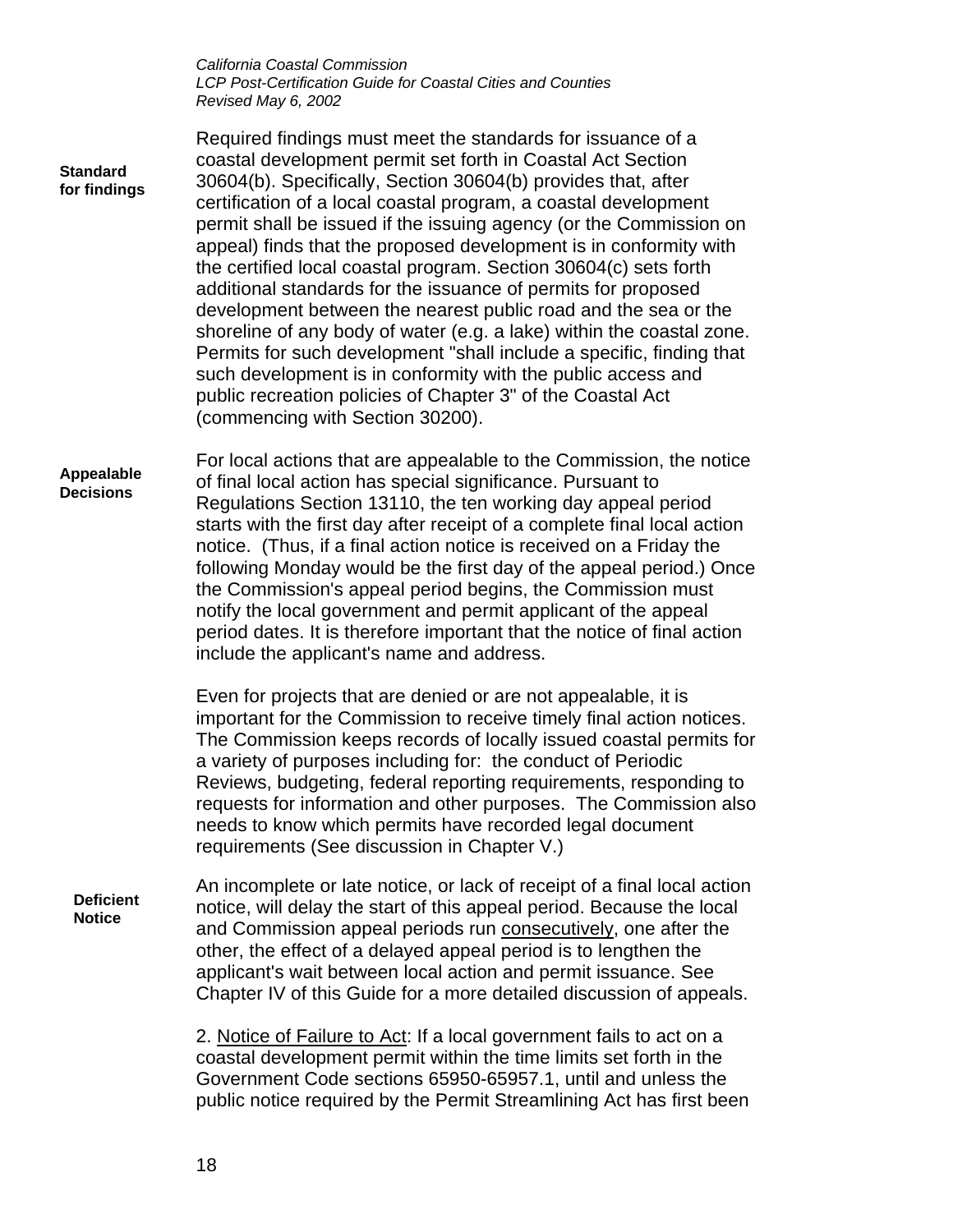provided, a development project is not automatically approved. When a local government determines that the prescribed time limits have expired and the required public notice has been provided, then the local government is considered to have approved the coastal permit. At this point, however, the local government must still comply with the appropriate post-certification public notice for the development approval in the same manner as with a Final Local Action Notice, whether the development is appealable or not appealable. (See Section III (B)). The 7 calendar day period for the required Final Local Action Notice begins the day the local government determines that the development has been approved pursuant to the Permit Streamlining Act. (Regulations Section 13571 [b][2]). When the Commission receives a Final Local Action Notice for a development approved by local government under the Permit Streamlining Act, the procedures for appeal to the Commission are the same as for other appealable development. (See Chapter IV).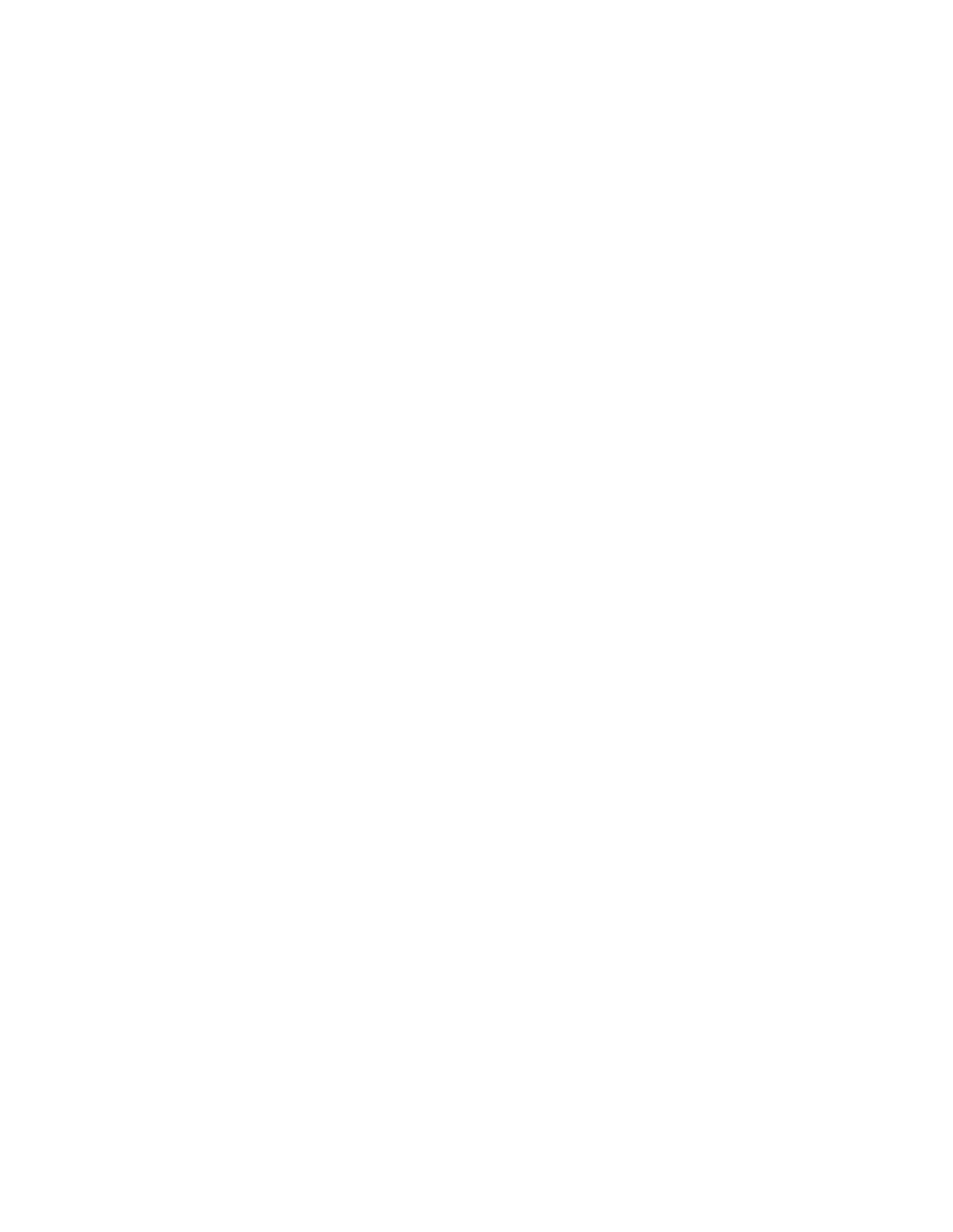## CHAPTER IV. APPEALS OF LOCAL DECISIONS

After LCP certification, certain local actions on development applications are appealable to the Coastal Commission. Chapter II of this Guide discusses the types of development and local actions that are appealable. This chapter reviews the Commission appeals process and how it relates to local governments' existing appeals procedures. Commission consideration of appeals after LCP certification provides an additional level of review by a body with a broader perspective and the ability to give guidance on interpretation of policies for issues of statewide importance. At the same time, the Commission's Regulations require (with some exceptions) that local appeals be exhausted prior to any appeals before the Commission. This approach increases the likelihood that development controversies can be resolved at the local government level.

## **A. Appeal Limitations**

Sections 30603(b) (1) and (2) of the Coastal Act limit the grounds for appealing projects acted on pursuant to a certified LCP. The grounds for appeal of the approval of most appealable projects are limited to an allegation that the development does not conform to the standards set forth in the certified LCP *or* the public access policies of the Coastal Act. However, the grounds for an appeal of a denial of a permit for a major public works project or a major energy facility are limited to an allegation that the development *conforms* to the standards set forth in the certified LCP and the public access policies of the Coastal Act.

In addition, Coastal Act Section 30625 restricts who can appeal a local decision on a coastal permit: only the applicant, an "aggrieved person", or two members of the Commission are eligible to appeal. An "aggrieved person" is one who, in person or through a representative, expresses concerns about an application or local action by appearing at the local public hearing, or otherwise communicating his or her concerns to the local government by other appropriate means prior to a hearing, or who for good cause could do neither (Regulations Section 13006 and Coastal Act Section 30801). An "Aggrieved person" includes the applicant for a permit. Also, to qualify as an aggrieved person with appeal rights, an appellant must have exhausted all local appeals unless one of the exceptions noted below exist. (Commission Regulations Section 13573[a])

**Grounds for appeal**

**Eligible Appeallants**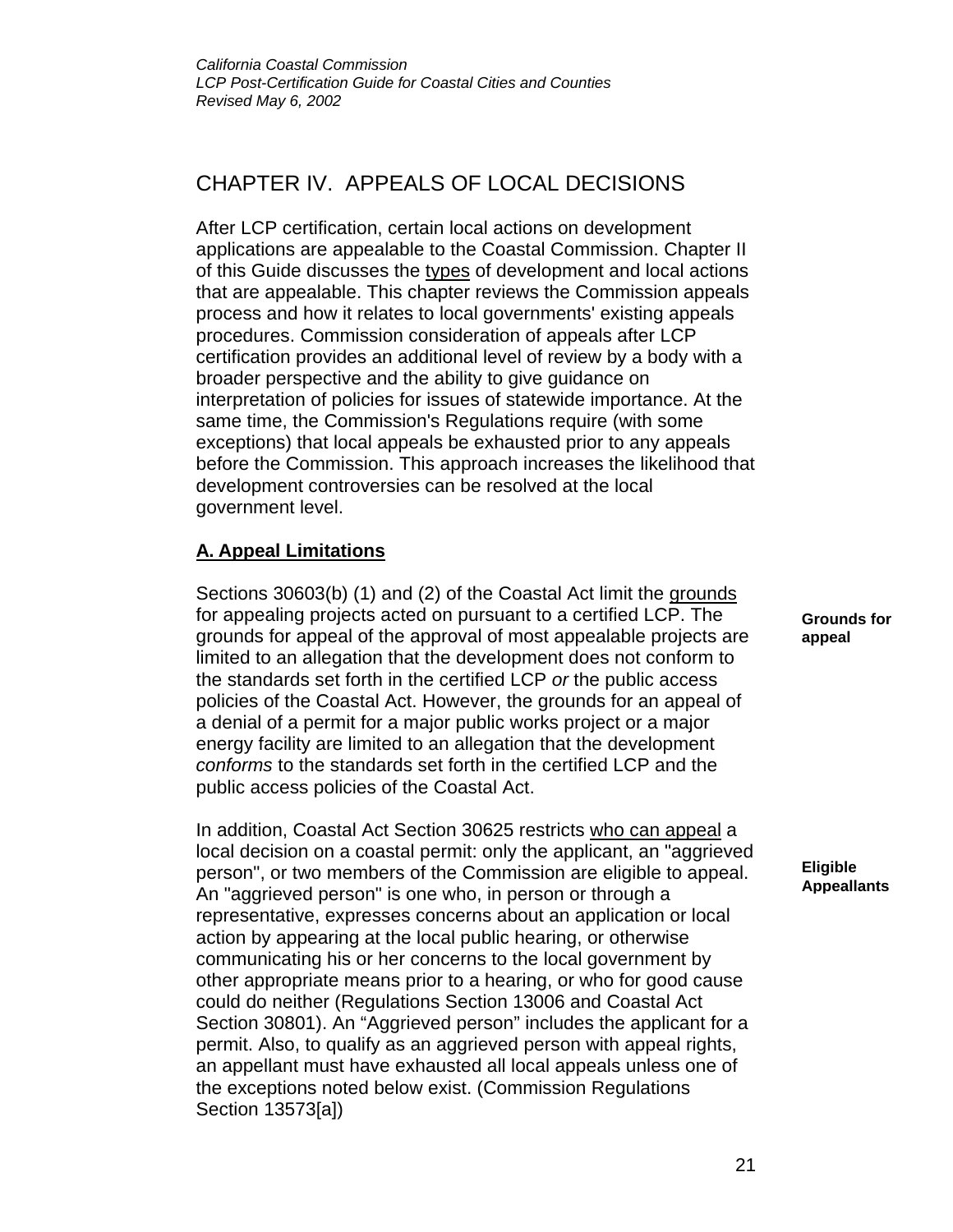- There are several exceptions to the requirement that local appeals must be exhausted in order to appeal a project to the Commission. In the following instances, appeals can be made directly to the Coastal Commission: **Exhausting local appeals**
	- 1. The local government requires an appellant to appeal to more local appellate bodies than have been certified, as appellate bodies for permits in the coastal zone in the LCP implementing ordinances,
	- 2. An appellant was denied the right of the initial local -appeal by a local ordinance that restricts the class of persons who may appeal a local decision.
	- 3. An appellant was denied the right of local appeal because local notice and hearing procedures did not comply with the notice and hearing provisions of the Commission's Regulations.
	- 4. The local government charges an appeal fee for the filing or processing of appeals.
	- 5. Two Commissioners, pursuant to Commission Regulations Section 13573(b), appeal the final local action. (However, the local government can provide, in its LCP ordinances, for a Commission appeal to be suspended pending review by the proper local appellate body. This option is discussed under C below.)

The Commission's experience has shown that a great many local governments charge an appeal fee for filing and processing a local appeal thus allowing appeals directly to the Commission.

## **B. Appeal Procedures**

**Local appeals**

**Exceptions**

The appeals process begins with an initial local decision on a coastal development application. The decision-maker may be a Zoning Administrator, Planning Commission, etc., depending on the type of development proposed and the local review process. This decision starts a local appeal period, as specified by ordinance. If the decision is appealed, then the process is repeated until either (i) there is no further local appeal of the decision (e.g., a decision by the Planning Commission on an appeal is not followed by an appeal to the City Council), or (ii) there are no more local bodies to appeal to (e.g. the City Council renders a decision on the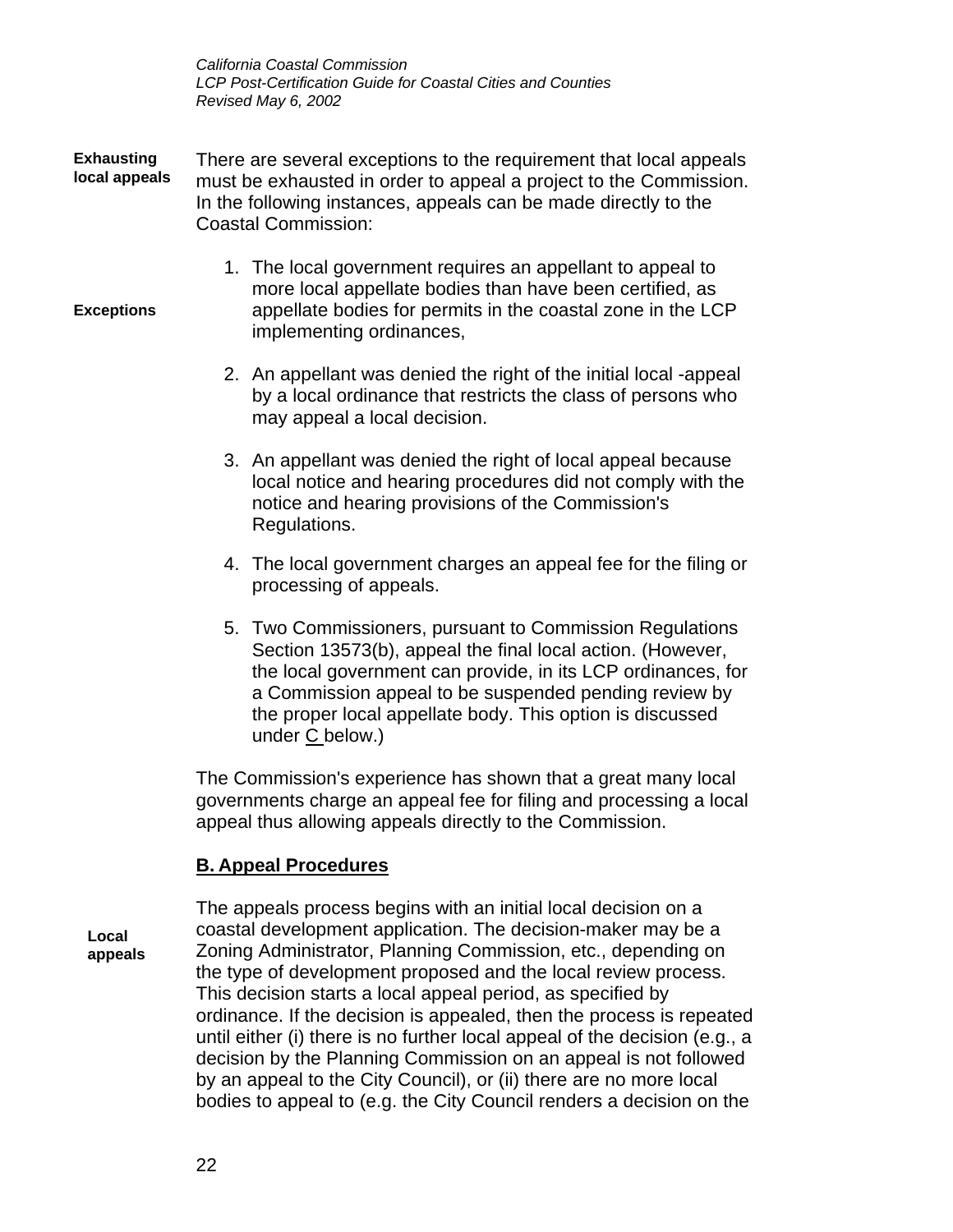application). Whatever is the last action taken is the final local action.

Local officials then send a notice of the final action to the Commission and interested persons, as discussed in Chapter III of this Guide. If the local action is appealable to the Commission, then it is subject to a 10-working-day appeal period (Commission Regulations Sections 13110 and 13111). Please note that if Commission staff does not receive a notice of final action or finds the notice of final action incomplete, the appeal period will not begin until the required information is received. Depending on whether the final action notice is complete or incomplete, Commission staff will notify the local government and applicant in writing of either the appeal period dates or any deficiencies in the notice.

The 10-working-day Commission appeal period begins on the first working day following the day on which the Commission office received the complete final local action notice; an appeal, to be accepted for Commission review, must be submitted in writing by 5 P.M. of the tenth working day from notice receipt. The appeal should be made by completing a copy of the Commission's appeal application form, available from any of the Commission's offices. The appeal should be submitted to the Commission office in the district that includes the affected local government.

When an appeal to the Commission is submitted, Commission staff will determine if the appeal is valid (e.g., determine if the appellant has standing to appeal, and determine if grounds cited for appeal are valid). Commission staff may contact local staff to determine if the person filing the appeal participated in the local hearing. Also, the Executive Director, within 5 working days of receipt of an appeal from any person other than members of the Commission or any public agency, determines whether the appeal is patently frivolous. If such a determination is made, the appeal is not filed until a \$300 fee is deposited with the Commission within 5 working days of the receipt of this determination. [PRC 30620 (d).

If the appeal is valid, Commission staff will immediately notify the local government and applicant in writing that issuance of the coastal permit is suspended, pending resolution of the appeal (Regulations Section 13112). Also, local staff will be requested to forward the complete administrative record, including environmental documents and other supporting materials, to the Commission within five working days from the local government's receipt of the notice of appeal. Section 13112 of the Commission's **Commission Appeal Period**

> **Filing an Appeal**

**Frivolous Appeals**

**Transmittal of local permit file**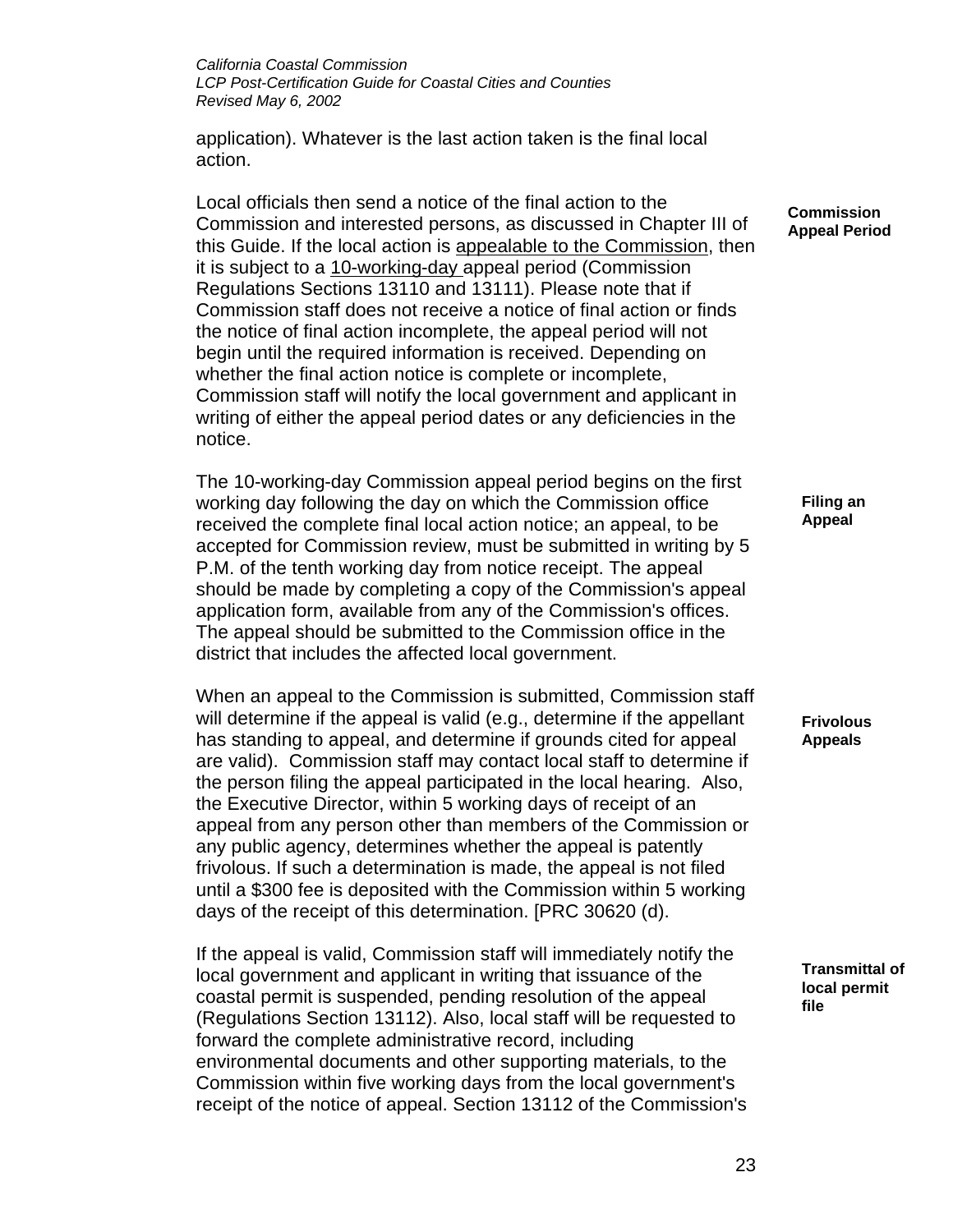|                                           | California Coastal Commission<br><b>LCP Post-Certification Guide for Coastal Cities and Counties</b><br>Revised May 6, 2002                                                                                                                                                                                                                                                                                                                                                                                                                                                                                                                                                                                                                |
|-------------------------------------------|--------------------------------------------------------------------------------------------------------------------------------------------------------------------------------------------------------------------------------------------------------------------------------------------------------------------------------------------------------------------------------------------------------------------------------------------------------------------------------------------------------------------------------------------------------------------------------------------------------------------------------------------------------------------------------------------------------------------------------------------|
|                                           | Regulations provides that if the Commission fails to receive the<br>documents and materials, the Commission shall set the matter for<br>hearing and the hearing shall be left open until all relevant<br>materials are received.                                                                                                                                                                                                                                                                                                                                                                                                                                                                                                           |
|                                           | To minimize the cost to the local government of preparing this<br>administrative record, local staff may want to ask applicants for<br>extra copies of application documents (e.g. consultant reports or<br>EIRs) for controversial projects.                                                                                                                                                                                                                                                                                                                                                                                                                                                                                              |
| <b>Substantial</b><br><b>Issue Review</b> | Commission review of the appeal is a two-step process. First, the<br>Commission determines, according to Coastal Act Section<br>30625(b)(2) provisions, whether the local action raises a substantial<br>issue with respect only to the specific allowable grounds, on which<br>the appeal was filed. [PRC Section 30603(b)]. If the Commission<br>finds no substantial issue, the appeal is dismissed and the final<br>action of the local government stands. The Commission will send<br>written notice of such "No Substantial Issue" decisions to the local<br>government. After a No Substantial Issue decision the local<br>government can issue the local coastal permit.                                                           |
| <b>Commission</b><br>de novo<br>review    | If the Commission does find substantial issue, then the final action<br>of the local government on the coastal development permit is no<br>longer in effect. The Commission then will act upon the appeal as<br>a new project - approving, denying, or conditionally approving the<br>coastal permit application. This second step is referred to as a de<br>novo review, and the Commission's action supersedes the local<br>government's final action for the coastal development permit only<br>(the Commission action has no affect on other locally-issued<br>discretionary permits.) Both the substantial issue and de novo<br>action steps require a public hearing, and the Commission may<br>take both steps at the same meeting. |
|                                           | Coastal Act Section 30604(b) provides that, "After certification of<br>the local coastal program a coastal development permit shall be<br>issued if the issuing agency or the Commission on appeal finds that<br>the proposed development is in conformity with the certified local<br>coastal program." Therefore, if the Commission finds substantial<br>issue and conducts a de novo hearing on the appealed permit<br>application, the applicable test for the Commission to consider is<br>the certified Local Coastal Program. At the de novo hearing the<br>Commission can consider all issues regarding compliance with the<br>certified LCP and relevant Chapter 3 policies and not only those<br>raised in the appeal.           |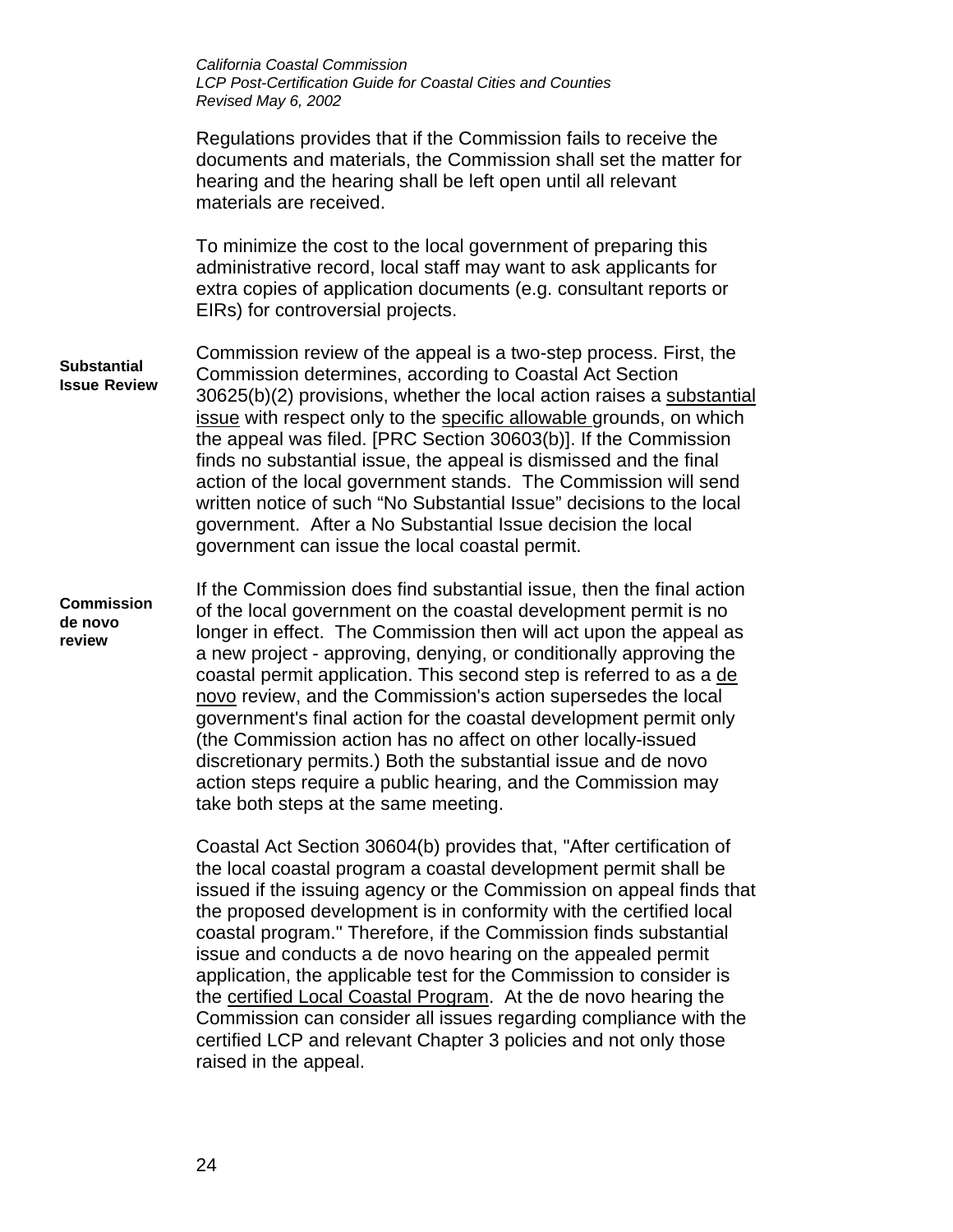In addition, for projects located between the first public, road and the sea or the shoreline of any body of water within the coastal zone, Section 30604(c) requires that a specific finding must be made by the approving agency (whether the local government or the Coastal Commission on appeal) that the development is in conformity with the public access and public recreation policies of Chapter 3 of the Coastal Act. In other words, in regard to public access and recreation questions, the Commission is required to consider, in a de novo hearing of an appealed project, not only the certified LCP but certain Chapter 3 policies as well.

### **C. Appeals by Two Commissioners**

As noted above, a local government may require, by LCP ordinance provisions, that an appeal by two Commissioners, before local appeals have been exhausted, be suspended pending review by the appropriate local appellate body (Commission Regulations Section 13573[b]). This feature provides greater opportunity to resolve development issues at the local government level. Otherwise, appeals by two Commissioners of ministerial actions (e.g. by the zoning administrator) would have to be brought directly to the Coastal Commission, bypassing appointed and elected local officials.

Where the action is modified or reversed by the local appellate body, then the Commissioners are required to file a new appeal. In the case where review by the local appellate body has left the originally appealed action unchanged, the Commissioners' appeal is no longer suspended and the appeal is then brought before the Commission.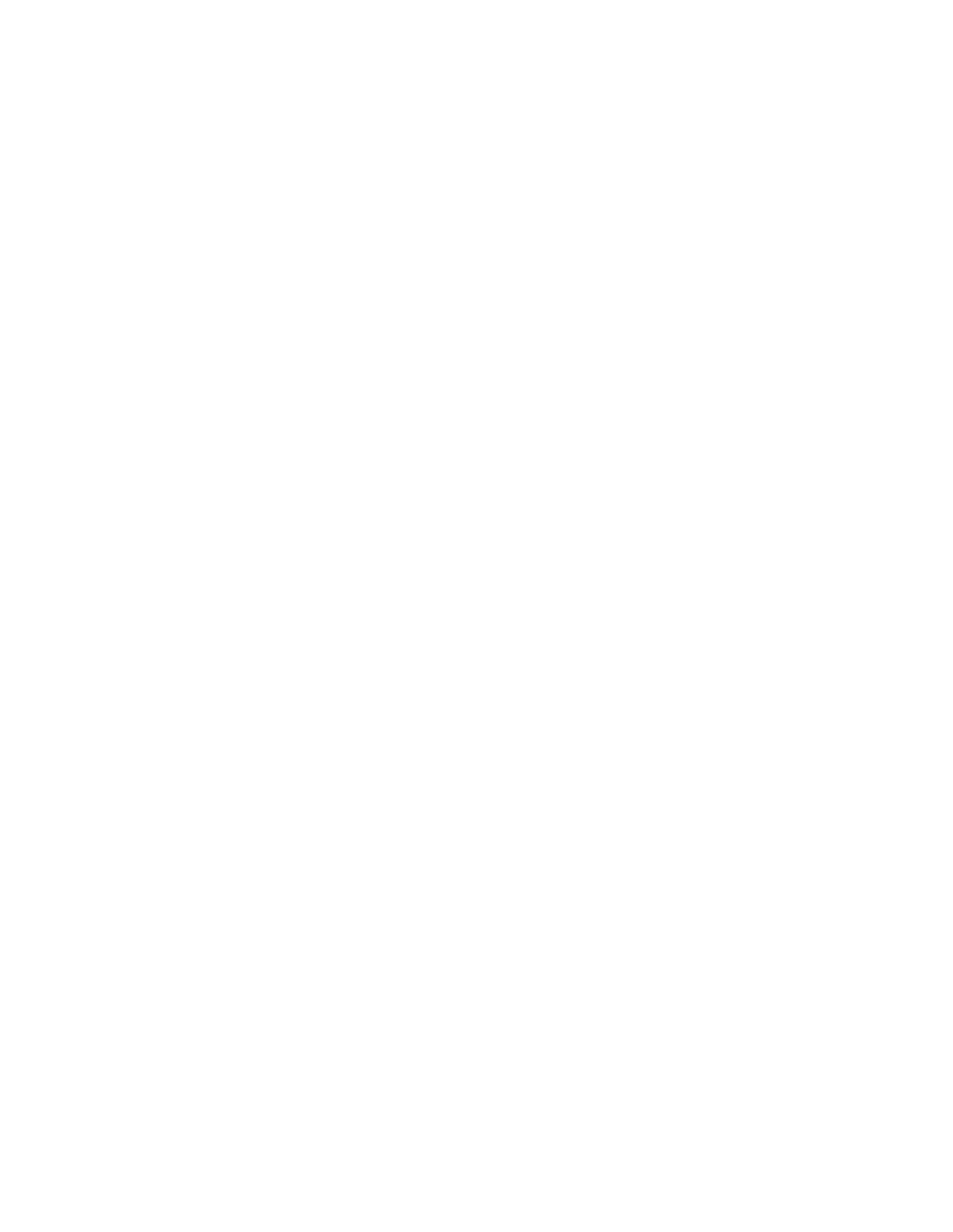## **CHAPTER V. COMPLIANCE WITH PUBLIC ACCESS AND OPEN SPACE CONDITIONS**

A certified LCP usually specifies procedures for an applicant to comply with permit conditions, or the procedures are left to the administering agency. However, the Commission's regulations (Section 13574) govern the implementation of certain public access and open space conditions even after certification.

Conditions that mitigate impacts of development to coastal access and resources may require an applicant to either grant or offer an easement or record a deed restriction on the property for stated purposes to mitigate specific impacts. Such conditions may also (or instead) restrict the applicant's use of a portion of his or her property. To comply with such conditions, the applicant must complete and record certain legal documents.

Prior to LCP certification, Commission staff is responsible for reviewing completed legal documents and assuring that the legal documents are properly recorded. Following certification, Commission staff retains the reviewing function unless a local government requests the authority to process the recordation of the necessary legal documents (Commission Regulations Section 13574[b])

The Commission can delegate to a local government the authority to process the recordation of the necessary legal documents if the local government requests such authority and demonstrates the capability to process access offers (Section 13574[b] of the Commission's Regulations). The authority would include the ability of the local government or an identified public agency or private association to accept, open, operate, and maintain accessways and open space/conservation areas required as a permit condition. If a local government receives the recordation processing authority, then it must forward a copy of the recorded access or open space documents to the Executive Director following recordation for input into the Commission's Access Inventory and Other Recorded Documents Inventory.

In addition, the county recorders are required to maintain an index of all recorded easements provided appropriate documents are submitted at the time of recordation. (pursuant to Government Code 27255).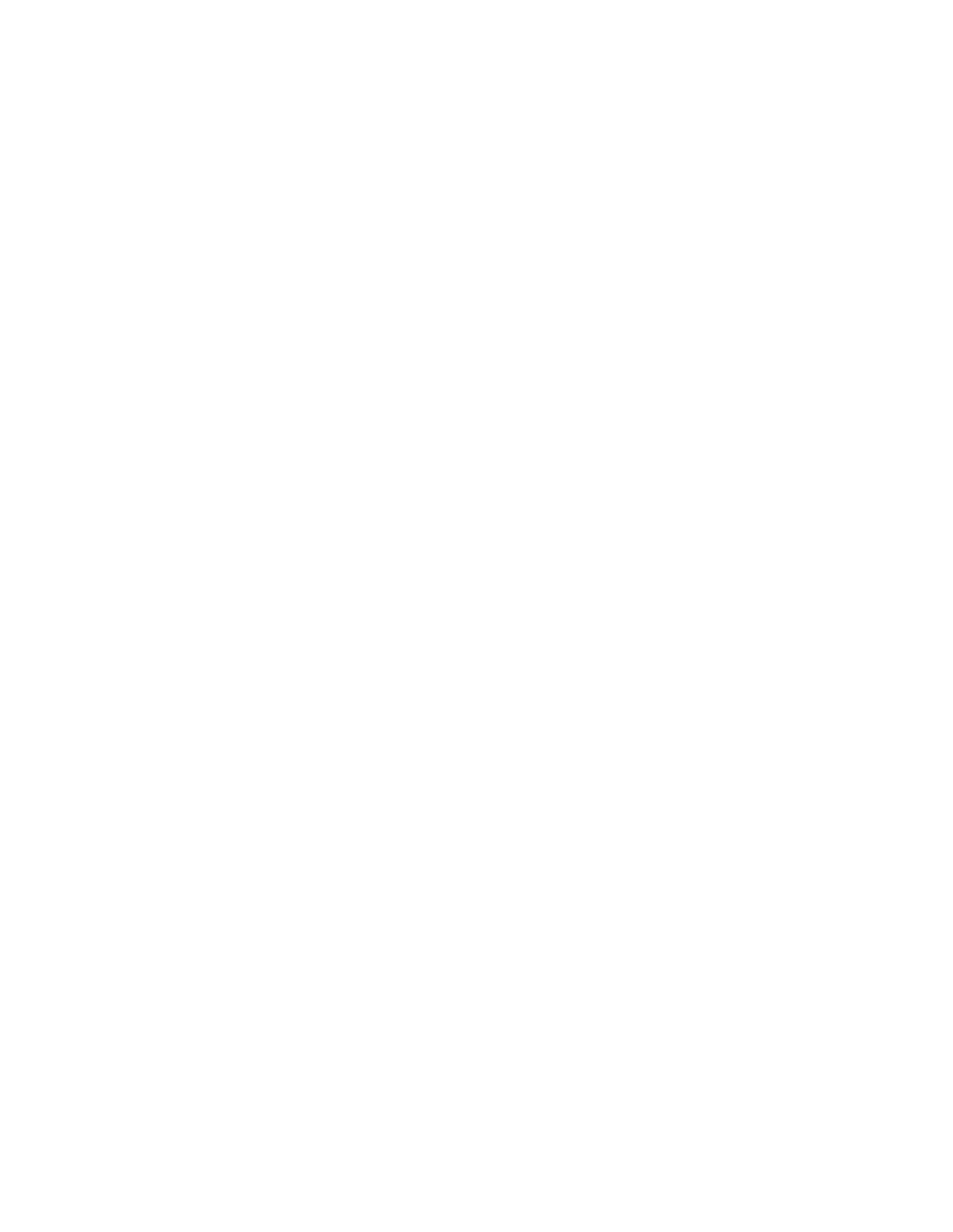## **CHAPTER VI. LCP AMENDMENTS**

Periodically there may be reasons for a certified LCP to be amended. This chapter explains different types of amendments, minimum requirements for local review of amendments, and how the Commission processes LCP amendments. The review process for local governments and the Commission is similar to that for original LCP submittals. As with original LCP submittals, an LCP amendment does not take effect until the Commission effectively certifies it.

## **A. Amendment Types**

An LCP amendment is needed whenever any portion of the certified LCP is revised (e.g. coastal element of the general plan, LUP policies, access component, zoning ordinance, subdivision ordinance, specific plan, permit procedures or other ordinances certified as part of the LCP). Substantial revisions usually will involve both the LUP and the implementation program (e.g. both revised land use and zoning designation for a parcel or parcels). Below are some typical revisions to a jurisdiction's plans and regulations, and the consequent LCP amendments:

| <b>Revision Examples</b>                                           | <b>LCP Amendment</b>                                                                                             |
|--------------------------------------------------------------------|------------------------------------------------------------------------------------------------------------------|
| Rezone parcel(s)                                                   | Revise zoning map (and<br>maybe LUP map). May also<br>affect site-specific standards<br>in the LCP               |
| Revise habitat protection<br>standards (e.g. riparian<br>setbacks) | Revise zoning district<br>regulations and (if necessary)<br>LUP policies and standards.                          |
| Revise list of uses in<br>zoning district(s)                       | Revise LUP land use<br>category and zoning<br>district(s). May also affect<br>District-specific standards.       |
| Newly-annexed territory                                            | New land use and zoning<br>designations, other specific<br>policies, standards, and<br>regulations as necessary. |

Please note that if a city annexes an area in the coastal zone that was previously under a certified LCP of another jurisdiction, upon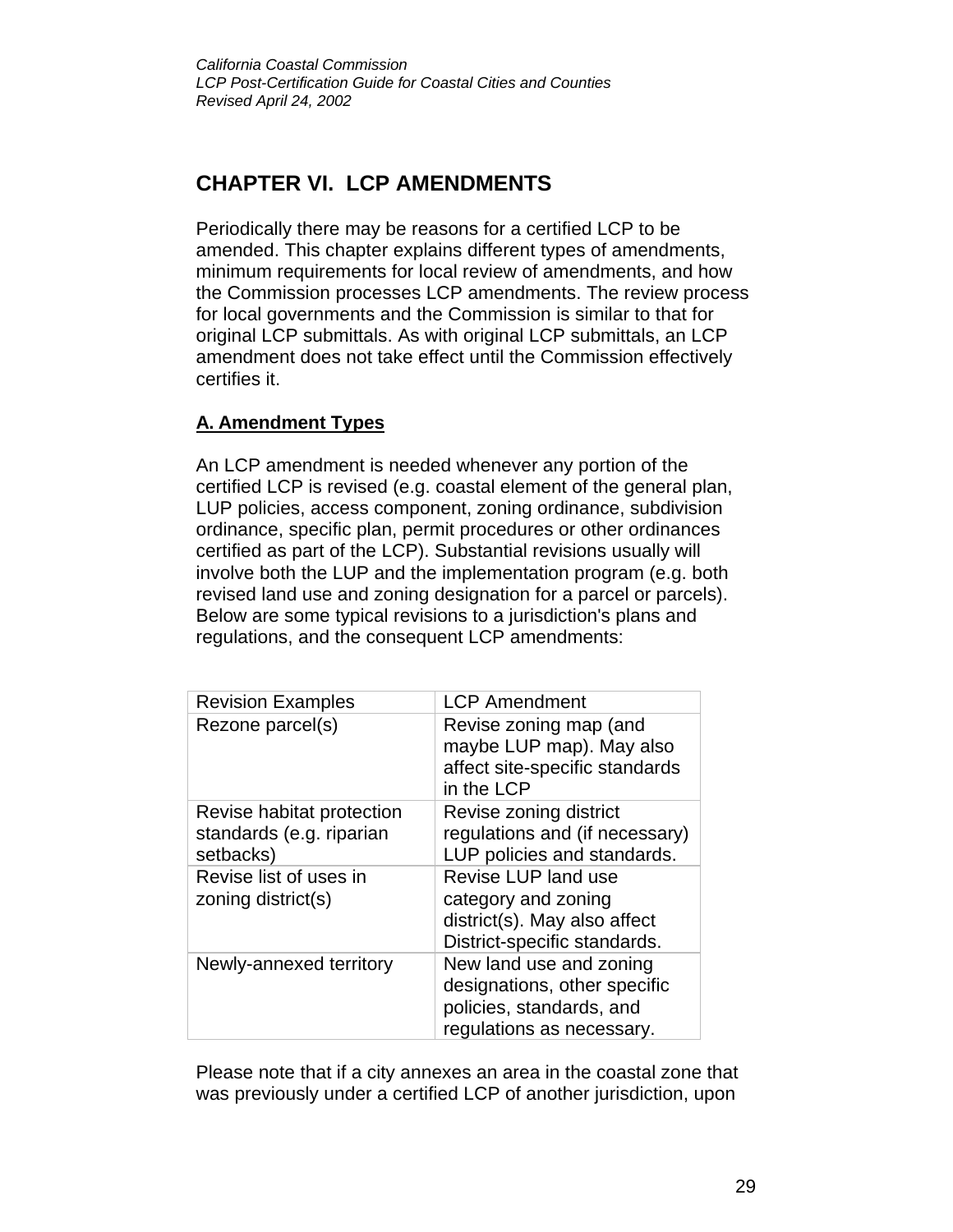annexation the LCP for that area is no longer in effect and the permit authority reverts to the Coastal Commission until the City amends it LCP to cover the newly annexed area.

#### **B. Minimum Requirements**

The Coastal Act and the Commission's Regulations provide certain requirements for LCP amendments. These minimum requirements address the frequency of amendments, public participation during local review, contents of the amendment submittal, procedures for Commission review, and effective date.

Local governments may make no more than three submittals of proposed major LCP amendments per year, although there is no limit to the number of amendments included in each submittal (Coastal Act Section 30514[b]). The limit on the number of yearly submittals pertains to the LCP taken as a whole, regardless of any pre-certification LCP segmentation.

Since a proposed amendment is not deemed actually submitted until it is found to be in proper order and legally adequate to comply with Coastal Act Section 30510(b), a submittal will be counted toward a year's quota of three submittals only during the year in which it is found to be legally adequate (which is not necessarily the same year as when the proposed amendment is received in the Commission's offices).

Proposed LCP amendments that are determined to be "minor" or de minimis by the Executive Director (PRC Section 30514[c] and [d]) are not restricted to three submittals per year. Major, minor and de minimis LCP amendments are explained in C below.

**Public Participation Standards**

**Frequency and Types**

> Jurisdictions must provide the same level of public participation during LCP amendment preparation and review as that for the original LCP (Commission Regulations Section 13552[a]). These participation standards are found in Regulations Section 13515. Notices of public hearings or availability of draft LCP amendments must be mailed to: (i) members of the public requesting such notices; (ii) contiguous and affected local governments- (iii) various regional, state and federal agencies; and (iv) local libraries and media. Copies of LCP amendment drafts and related documents are to be mailed to requesting persons; Section 13515(b) allows local governments to charge fees sufficient to cover the cost of duplicating and mailing these materials. Notices of public hearings must be given general publication and sent to interested persons and public agencies (above) at least 10 working days before the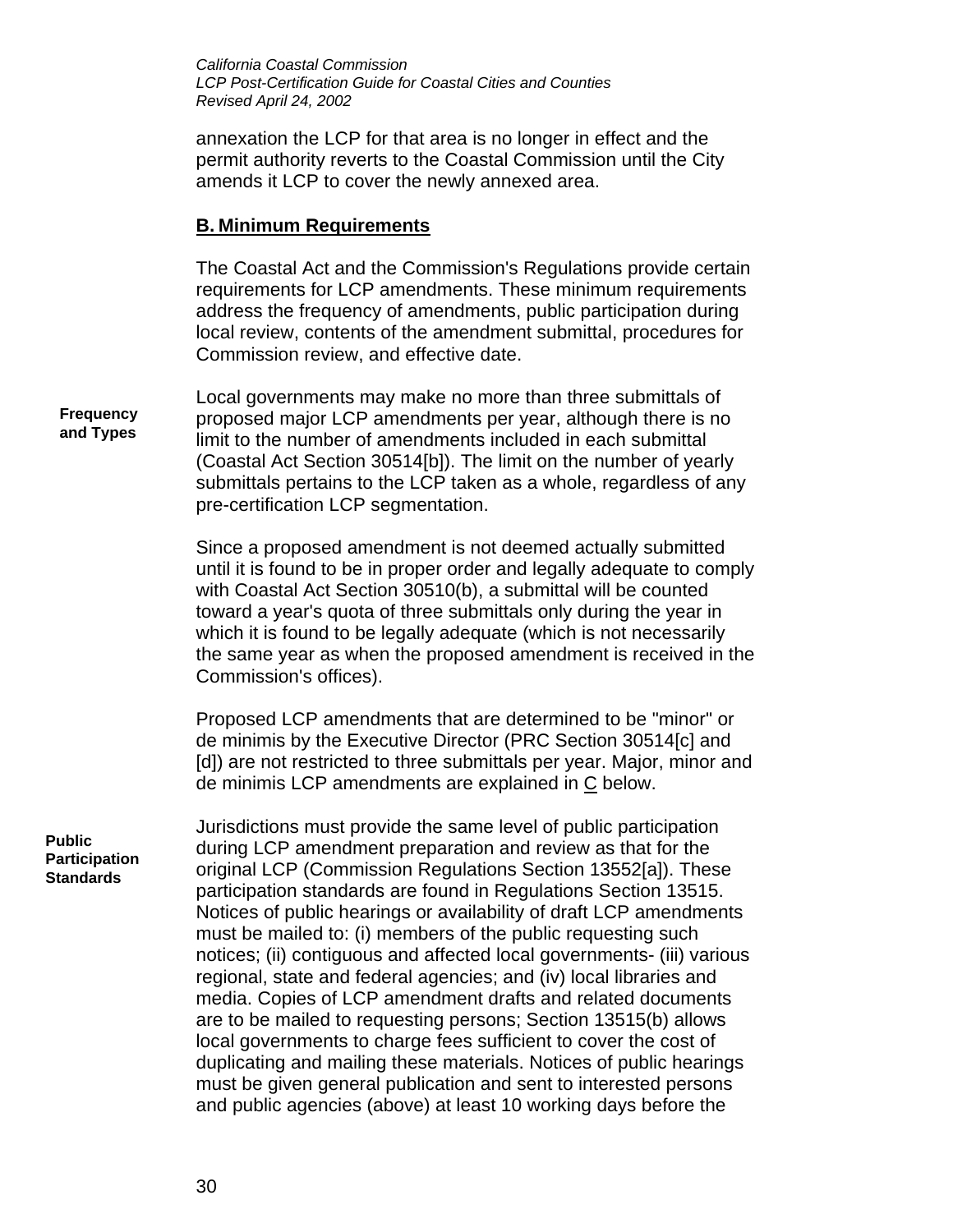hearing (Section 13515[d]). The local government cannot take any final action on the LCP amendment until six weeks after providing notice of availability of the draft LCP amendment (Section 13515[c]).

The LCP amendment must be submitted to the Coastal Commission pursuant to a resolution by the City Council or Board of Supervisors (Commission Regulations Section 13551). The resolution should state that the LCP amendment will be carried out in accordance with the Coastal Act (pursuant to Section 30510[a] of the Act). It should also specify whether the proposed LCP amendment will take effect automatically upon Commission approval or will require local adoption afterward. The first option is probably more suitable for amendments that do not involve rezonings (e.g., some amendments to LUP policy language); the latter option may be appropriate if extensive follow-up action is necessary (e.g., an ordinance that requires a first and second reading and a 30-day effective date period).

An LCP amendment submittal to the Commission must include various supporting materials. These are listed in Section 13552 of the Commission's Regulations and include: (i) a summary of public participation measures; (ii) a list of interested persons contacted for comment; (iii) significant comments received and the local government's response; (iv) a full description of the LCP amendment (policies, standards, text with strike-outs and underlines, maps, and so forth); (v) a discussion of the amendment's relationship to and effect on the rest of the LCP including the access component; (vi) an analysis of how the amendment complies with the "common methodology" for LCP preparation (Commission Regulations Section 13511); (vii) any environmental documents required pursuant to CEQA (see Public Resources code Section 21080.9); and (viii) an indication of the zoning measures that will be used to carry out an LUP amendment. Appendix D provides a general checklist of these requirements.

## **C. Commission Review**

Following submittal of the LCP amendment, the Commission reviews it in basically the same way as it would an original LCP submittal. First, the Commission staff decides if the submittal is complete for filing (i.e., whether it meets the requirements of Commission Regulations Sections 13551 and 13552 summarized above). If so, staff files the amendment submittal, starting the Commission's review period. If not, staff notifies the local government in writing of the submittal's inadequacies.

**Submittal Resolution Required**

**Supporting Materials**

**Filing Procedures**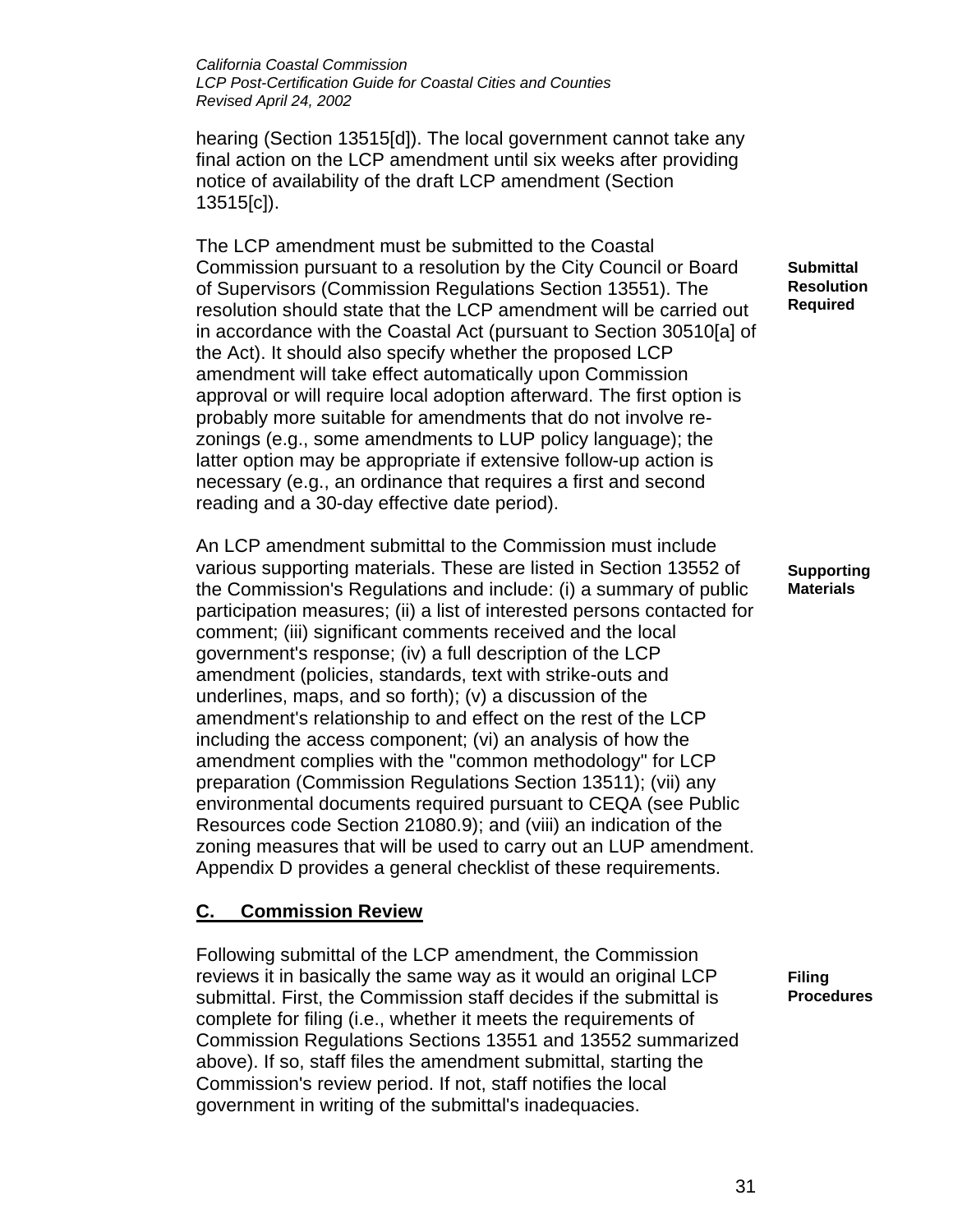**Determining Type of Amendment** Second, the Commission staff decides if the LCP amendment is "major", "minor" or "de minimis". This distinction is intended to speed up review of urgent or non-controversial LCP changes; if the amendment is deemed minor or de minimis the review process is much simpler. In a single submittal containing several LCP amendments, there may be a mix of major and minor items.

De Minimis amendments are those amendments that will have no individual or cumulative impact on coastal resources, will not propose changes in land or water use or change in allowable use of the property, and that comply with certain public noticing criteria as specified in PRC Section 30514 (d).

The term "minor" LCP amendment is not defined exhaustively, but the Commission's Regulations Section 13554 provides several examples such as:

- 1. Amendments to address newly-annexed or detached territory where the city's LCP proposal and county's LCP proposal for the territory are equivalent.
- 2. Wording changes in the implementation program which provide more specific guidance without changing the type, location or intensity of use.

In general, any other proposed change in the type of use would be reviewed as a major amendment.

**Amendment Review Procedures**

Third, the Commission reviews and acts upon the proposed LCP amendment. De Minimis and minor amendments are approved administratively. The Executive Director notifies interested persons of the proposed amendment and reports the determination and any objections to the Commission at its next meeting. Commission approval is automatic unless one-third of the appointed members object, in which case minor amendments are reviewed as a major amendment (Commission Regulations Section 13555[a]) and de minimis amendments are reviewed as either minor or major amendments or at the request of local government returned to the local government. (PRC 30514 (d)(3)(B)).

Pursuant to Regulations Section 13555(b), major amendments are reviewed in essentially the same fashion as original LCP submittals, which are governed by Coastal Act Sections 30512 and 30513 (and Commission Regulations Sections 13522-13542). The main difference is that the Commission does not make a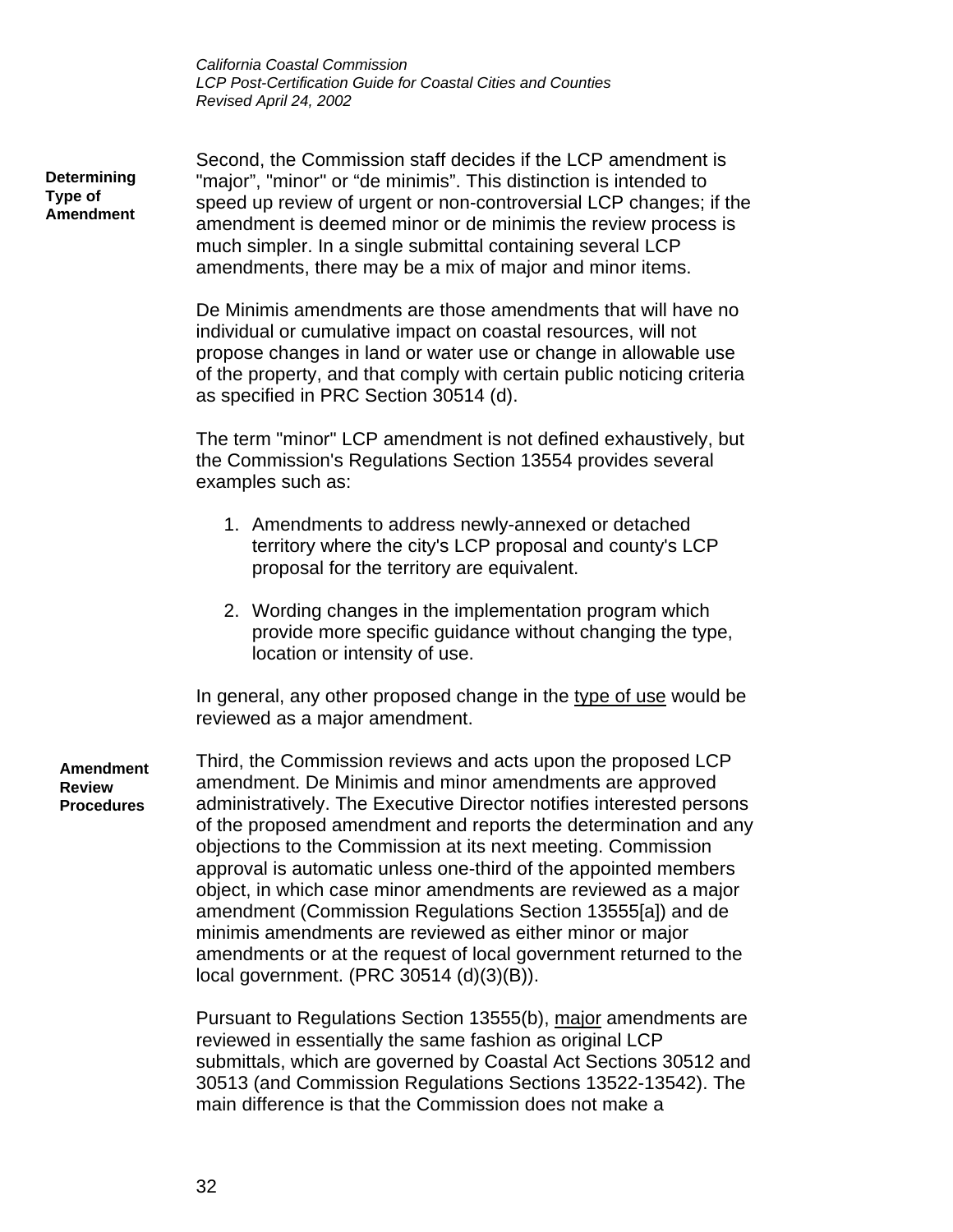determination of whether the LCP amendment raises a substantial issue under the Coastal Act, as it does for the LUP portion of an LCP submittal (Coastal Act Section 30514[b]). The Commission must vote on the amendment within 90 days of filing in most cases; if the LCP amendment involves only the implementation program, the Commission has only 60 days (Regulations Sections 13522, 13530, and 13542[b]). For each LCP amendment, the Commission will vote either to deny or certify the proposed amendment; the Commission has the option of suggesting modifications following a denial action (unless the local government requests that it not do so). Notwithstanding the foregoing, the Commission has the authority under Coastal Act Section 30517 to extend the voting time limits for a period of time not exceeding one additional year.

Fourth, after Commission approval of an amendment the local government takes any necessary actions to implement the amendment. This might include ordinance adoption (if not already adopted), rezoning actions, or acceptance of suggested modifications. Also, as with original LCPs, an LCP amendment does not become effective until completion of the following three steps: (i) all necessary local government follow-up actions, including the acceptance of suggested modifications, are taken; (ii) the Executive Director determines that the follow-up actions are legally adequate; and (iii) the Commission concurs with the Executive Director's determination (Commission Regulations Sections 13551, 13544, and 13544.5). However, if -- in its resolution accompanying the proposed amendment submittal -- the local government had specified that the amendment would take effect automatically upon Commission approval, and if the Commission's approval did not include any follow-up terms or suggested modifications, then steps (i) through (iii) would not be necessary for the certified amendment to become effective.

### **D. Other Provisions**

The primary initiative for LCP amendments will come from local governments administering LCPs, based on their experience, ongoing planning, and development patterns. However, the Coastal Act provides for the Commission or other agencies to suggest LCP amendments to the responsible local government under certain circumstances. The Commission must periodically review each certified LCP at least once every five years after certification to evaluate its effectiveness in implementing Coastal Act policies (Section 30519.5). If the Commission finds deficiencies, it is to recommend corrective actions (which may include LCP

**Local Implementation**

**Amendments suggested by the Commission**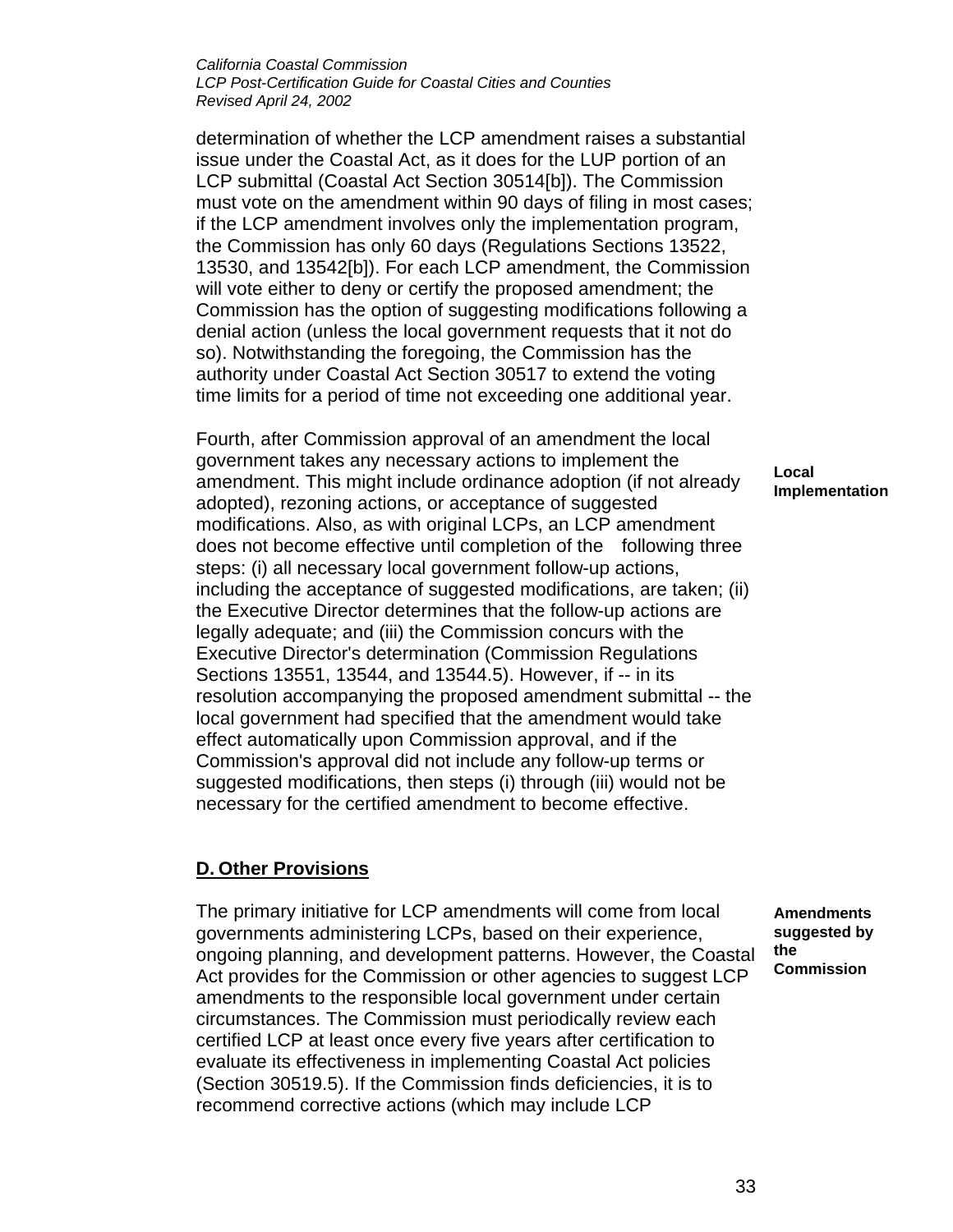amendments) to the local government. The Coastal Act also provides for the Commission to recommend LCP amendments to local governments in order to accommodate "uses of greater than local importance" which were not anticipated in the certified LCP (Section 30519[c]).

**Amendments for Energy/Public Works**

The Commission itself is authorized to amend a Local Coastal Program in only very limited, specific instances. The Coastal Act provides that under certain circumstances persons authorized to undertake a public works project or proposing an energy facility development may request LCP amendments. (Coastal Act Section 30515). To qualify for consideration, the project must be intended to serve public needs beyond the LCP area and must not have been anticipated when the LCP was being certified initially. If the local government agrees with the proposed project, it would process the LCP amendment as discussed above. If the local government does not amend its LCP, the requesting party can petition the Commission to consider the amendment, explaining why the amendment is needed and how it conforms with Coastal Act policies. The Commission, after a public hearing and after the local government explains its action, may certify the LCP amendment if it can make several specific findings regarding balancing of effects and public welfare and need, alternatives and consistency with the Coastal Act.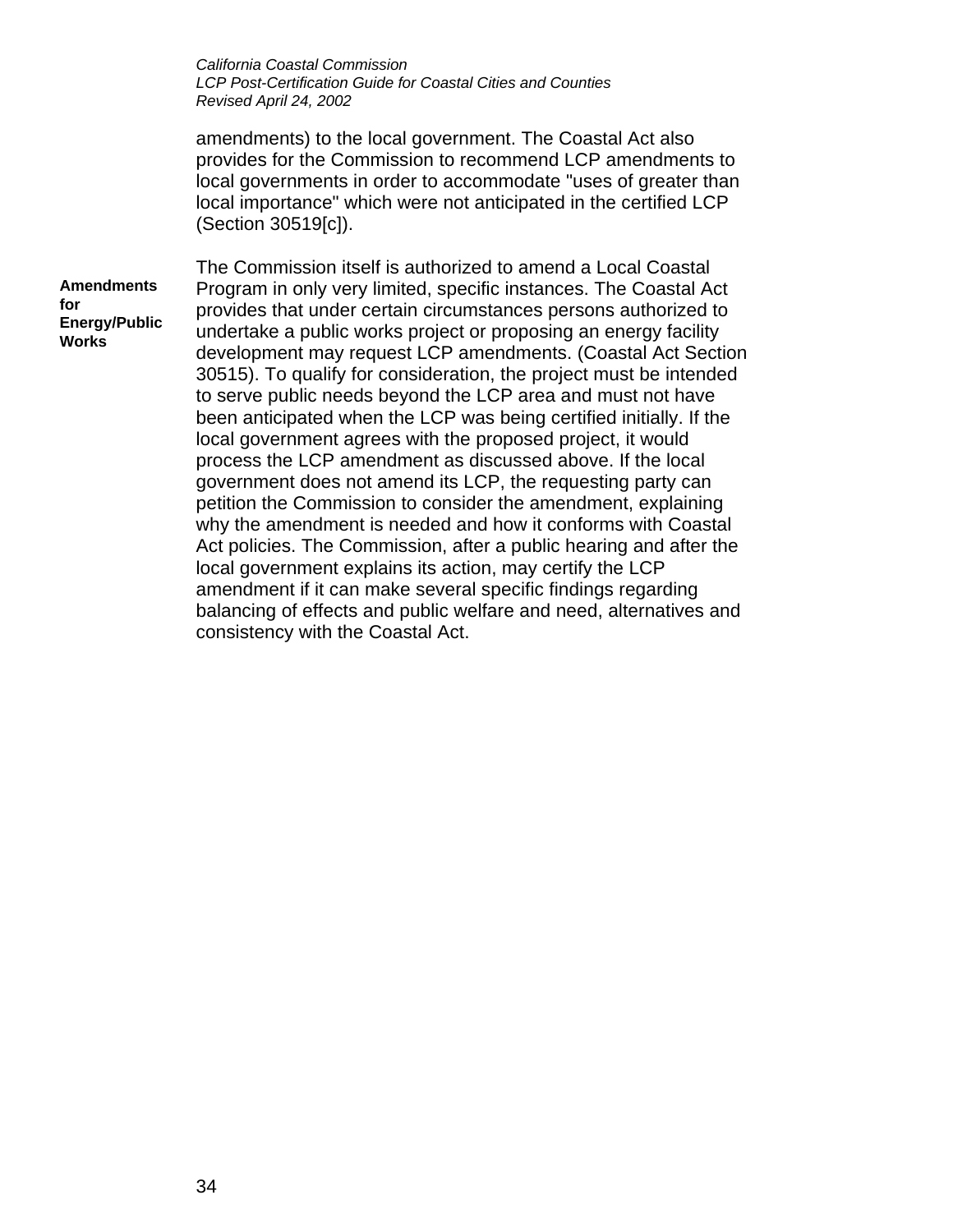## **CHAPTER VIII. LOCAL REVIEW OF OTHER COASTAL MANAGEMENT ACTIVITIES.**

In addition to the Commission continuing regulatory responsibilities described elsewhere in this document, the Commission retains authority over other types of activities in the coastal zone, such as the federal consistency review authority, review of Coastal Conservancy projects, review of Public Works Plans and Long Range Development Plans. While regulation in these areas is not delegated to local government, nonetheless local governments have the ability to provide input into these decision-making processes.

### **A. Federal Consistency Authority: Review of Activities Approved, Funded or Carried Out By Federal Agencies**

The federal Coastal Zone Management Act (CZMA) obligates the federal government to assure that it carries out its activities that affect coastal zone resources in a manner consistent with federally approved state coastal management programs. Three types of federal activities trigger this federal consistency review:1) direct federal agency activities; 2) federal permits and licenses; and 3) federal support to state and local governments. To assure federalstate coordination, the CZMA requires that the federal agency or applicant proposing the activity prepare a statement of consistency with the state coastal management program. The federally designated state agency then reviews the statement and concurs with or objects to it.

In California, the Coastal Commission is the agency designated to undertake federal consistency reviews on activities that affect coastal uses or resources. The federal consistency review authority gives the state a voice it would not otherwise have in many federal activities. This authority is separate from the Commission's permit authority and it cannot not delegate this authority to local government after certification of its local coastal program. However, the Commission gives consideration to the views of affected local governments in the consistency decision process.

### Relationship to LCP

Under provisions of the federal Coastal Zone Management Act, the Commission cannot delegate the federal consistency review authority to local governments. The Coastal Act, and not an LCP, is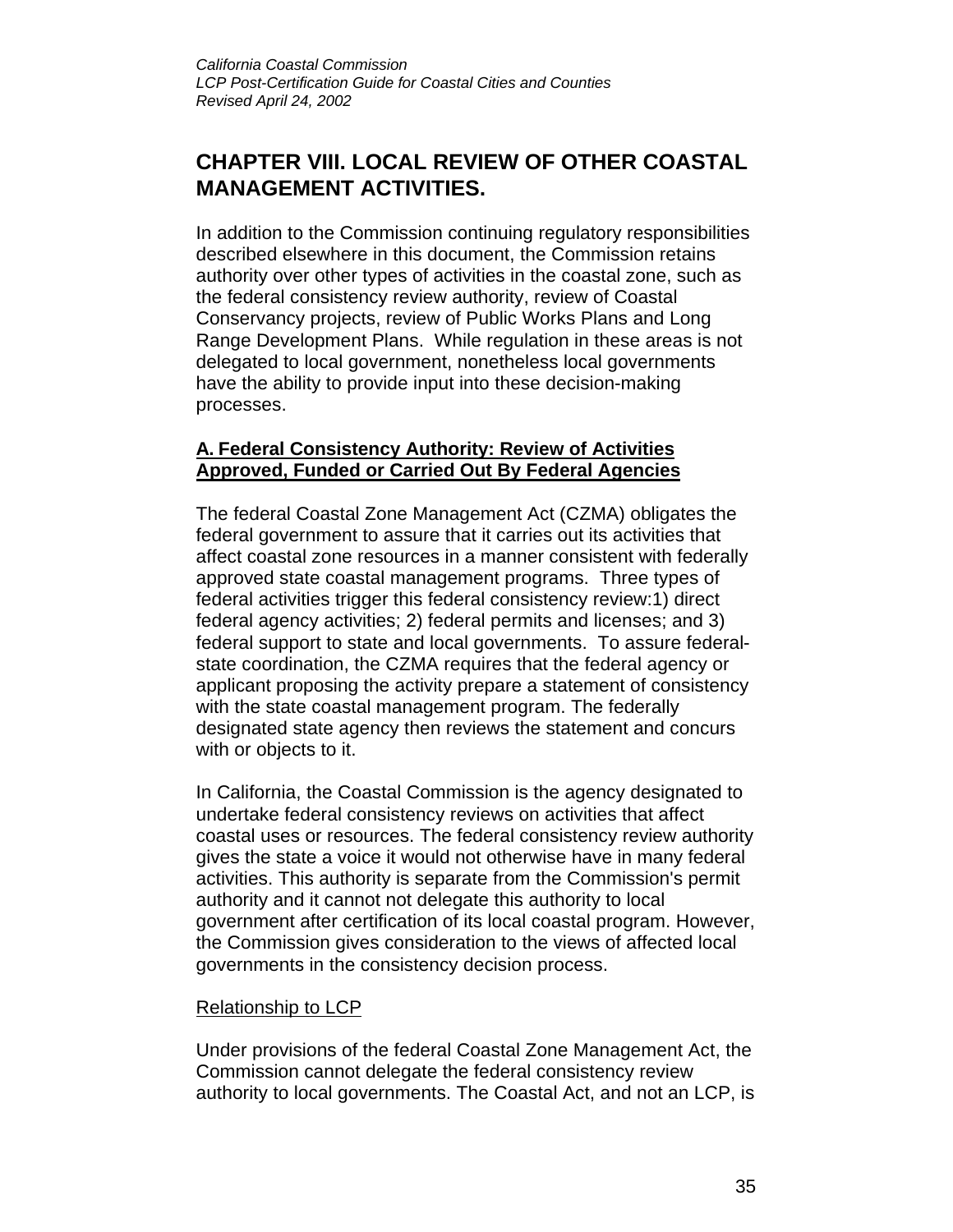the legal standard for the Commission's decisions. However, if the Commission has incorporated an LCP into the CCMP, it provides guidance for the Commission's review of federal consistency submittals. The LCPs interpret and refine Coastal Act policies as they apply to specific geographic areas, and thus provide valuable guidance to the Commission in its evaluation of federal activities. Local governments may participate in the decision-making process by taking part in the Commission's public hearings on consistency matters and by presenting a statement regarding the consistency of the proposed activity with the certified LCP. By active participation in the consistency process, the local government can assure that LCP policies are fully considered in the Commission's review and in possible modification of proposed federal actions.

#### Further Information

Additional information on federal consistency, including copies of the federal Coastal Zone Management Act (16 U.S.C. Sections 1456-1464), the implementing regulations (15 C.F.R. Part 930), and a guide to federal consistency are available upon request from the Commission's San Francisco office or on the Commission's webpage at **[http://www.coastal.ca.gov/fedcd/fedcndx.html.](http://www.coastal.ca.gov/fedcd/fedcndx.html)**

### **B. Coastal Conservancy Projects**

The Coastal Conservancy has the authority to fund restoration projects and resource enhancement projects in the coastal zone, pursuant to approved coastal restoration or resource enhancement plans, respectively. Such plans are submitted to the Coastal Commission for determination of consistency with the Coastal Act, or under certain circumstances, to local governments with certified LCPs for determination of consistency with certified LCP. (See Public Resources Code Sections 31251-31270.

### **C. Public Works Plans and Projects.**

As noted previously, there are options for public agencies undertaking public works to prepare public works plans as an alternative to rpoject by project review of coastal development permits. The approval of public works plans is not delegated to local government but if the local government has a certified LCP the Commisison must consult with the the jurisidction before it approves the public works pan.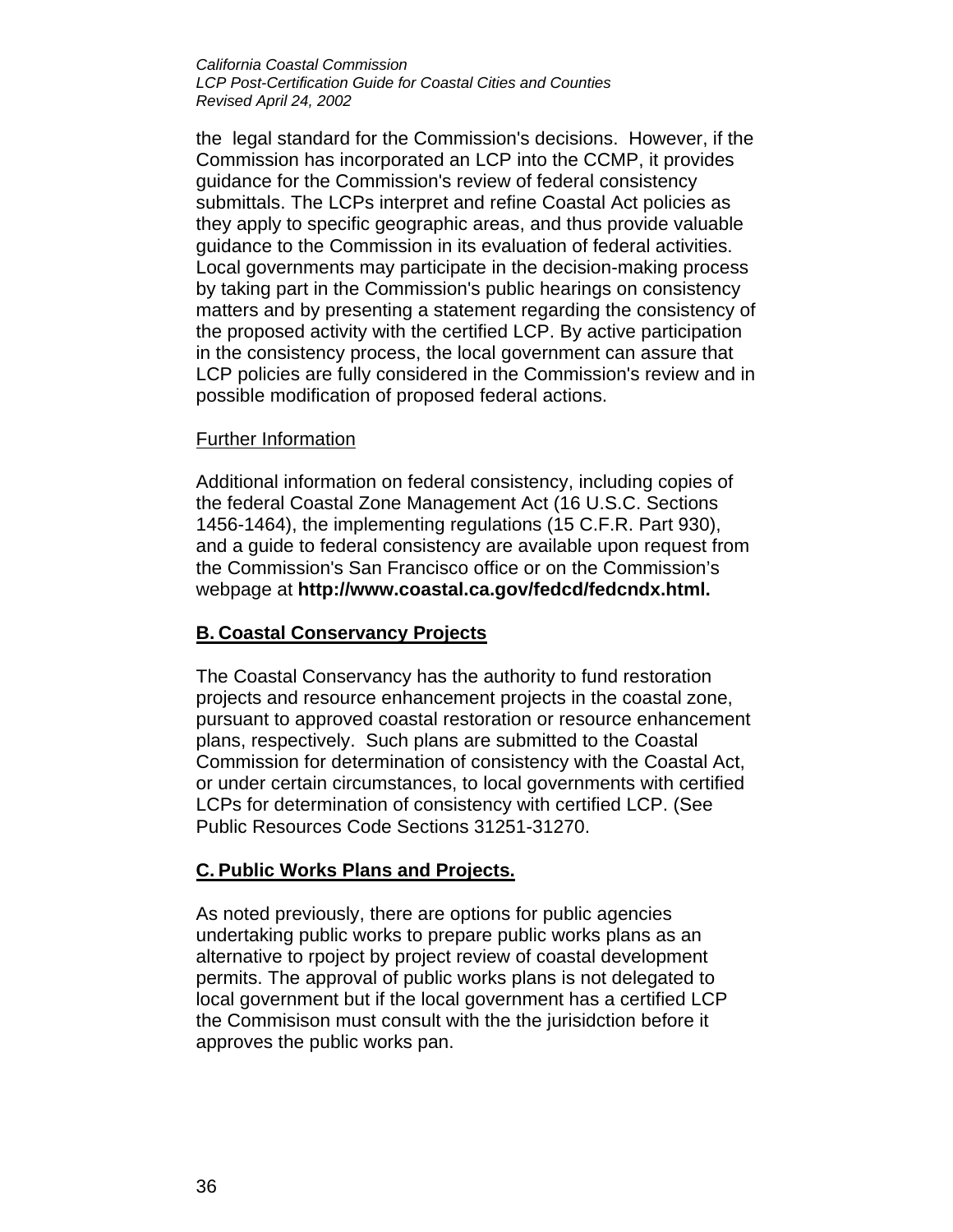## List of Appendices

## **A. Letter on CDP Jurisdiction and Interpretation of Maps B. Table of Notice Requirements**

## **C. Sample Forms**

- 1. Samples of Coastal Permit Applications
- 2. Sample Notice of Public Hearing on Coastal Permit
- 3. Sample Notice of Pending Action on Coastal Permit
- 4. Sample Notice of Final Action

## **D. LCP Amendment Checklist**

### **E. Focus on Enforcement Program**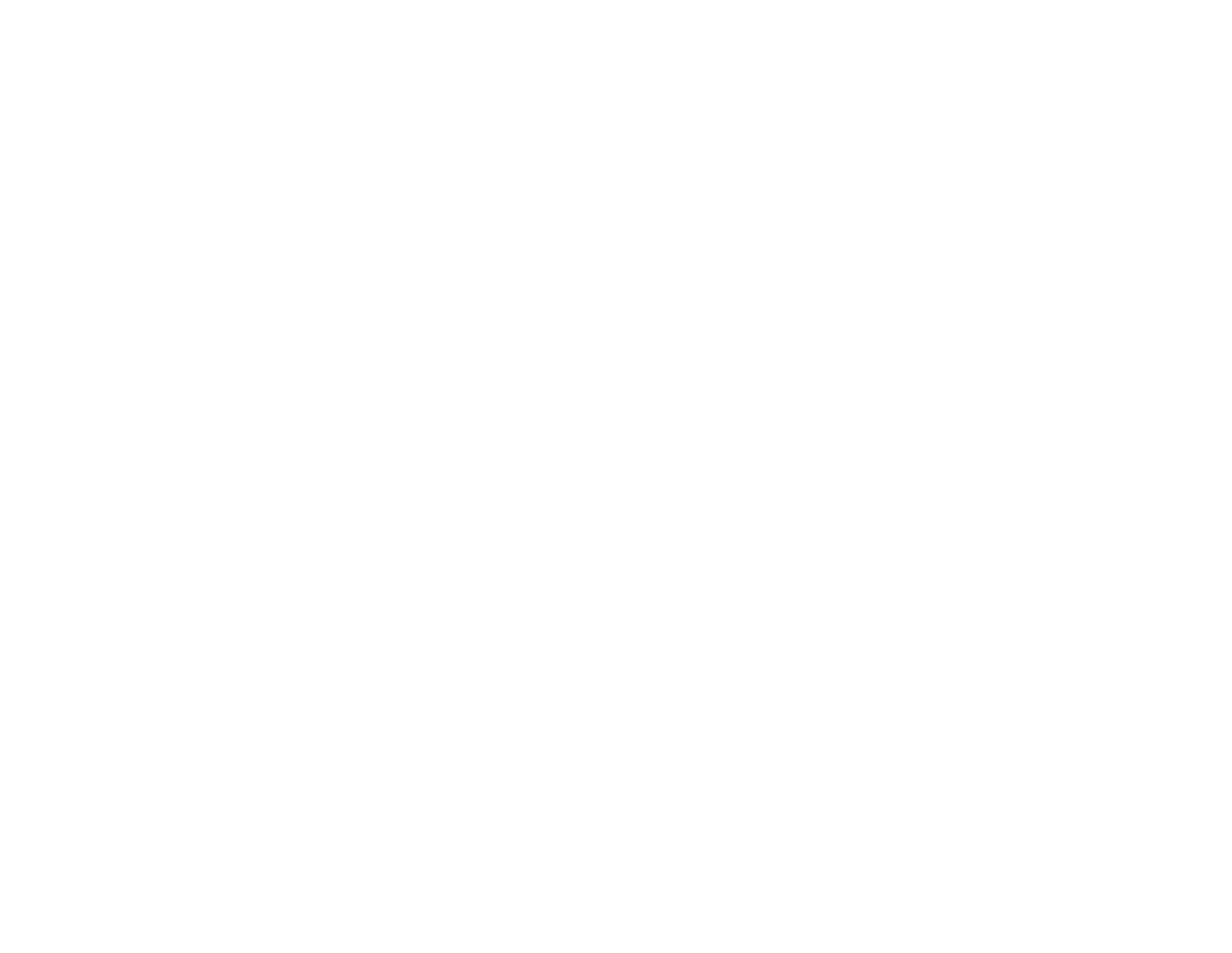## **Appendix B:Table of Noticing Requirements for Locally Issued Coastal Permits**

|                                                                |                                                  | <b>Mandatory Notice Requirements (Regulations Sections 13563-13568, 13571):</b> |                                                        |                                                                                                                                |                                                                                                                                                                                                                                                                                                                   |
|----------------------------------------------------------------|--------------------------------------------------|---------------------------------------------------------------------------------|--------------------------------------------------------|--------------------------------------------------------------------------------------------------------------------------------|-------------------------------------------------------------------------------------------------------------------------------------------------------------------------------------------------------------------------------------------------------------------------------------------------------------------|
| <b>Notice Type</b>                                             | <b>Example of Proposed</b><br>Development        | <b>When Notice Provided</b>                                                     | <b>How Notice Provided</b>                             | <b>Who Receives Notice</b>                                                                                                     | <b>Notice Contents</b>                                                                                                                                                                                                                                                                                            |
| <b>Prior to Decision:</b><br>Notice of Hearing<br>(appealable) | Project seaward of first<br>public road          | At least 7 calendar days<br>before hearing                                      | First Class Mail                                       | ?<br>Applicant(s)<br>Interested persons<br>?<br>Nearby owners and<br>residents (100') <sup>4</sup><br>?<br>Commission          | ?<br>In coastal zone<br>$\overline{\cdot}$<br>Filing date and applicant<br>$\tilde{?}$<br><b>Application Number</b><br>$\tilde{?}$<br>Description of project,<br>location<br>?<br>Hearing date, time and<br>place<br>?<br>Local Hearing procedures<br>$\overline{\mathcal{C}}$<br>Local and Commission<br>appeals |
| Notice of Hearing (Not<br>Appealable)                          | Use permit or variance in<br>non-appealable area | At least 10 calendar<br>days before hearing                                     | First Class Mail <sup>2</sup> and<br>newspaper posting | Interested persons 3<br>?<br>?<br>Nearby owners (300')<br>and residents (100')<br>?<br>Commission                              | $\tilde{?}$<br>Statement that proposed<br>development is in coastal<br>zone                                                                                                                                                                                                                                       |
| Notice of Pending Action<br>(No Hearing, Not<br>Appealable     | Building permit in non-<br>appealable area       | At least 7 calendar days<br>before decision                                     | First Class Mail <sup>2</sup>                          | Interested persons 3<br>?<br>$\overline{\mathcal{L}}$<br>Nearby owners and<br>residents (100') <sup>4</sup><br>?<br>Commission | $\tilde{?}$<br>In coastal zone<br>$\tilde{?}$<br>Filing date and applicant<br>$\overline{\cdot}$<br><b>Application Number</b><br>?<br>Description of project,<br>location<br>?<br>Pending action date<br>?<br>Local review procedures<br>$\overline{\mathcal{C}}$<br>Statement on public<br>comment               |
| After decision:<br>Notice of Final Action                      |                                                  | Within 7 calendar days<br>of decision                                           | <b>First Class Mail</b>                                | ?<br><b>Requesting Persons</b><br>?<br>Commission                                                                              | ?<br>Approval conditions (if any)<br>?<br>Written findings<br>$\gamma$<br>Procedure for appeal to<br>Commission                                                                                                                                                                                                   |
| Notice of Failure to Act                                       |                                                  | Within 7 calendar days<br>of determination                                      | <b>First Class Mail</b>                                | ?<br><b>Requesting Persons</b><br>?<br>Commission                                                                              | ?<br>Procedure for appeal to<br>Commission                                                                                                                                                                                                                                                                        |

**Table Notes:**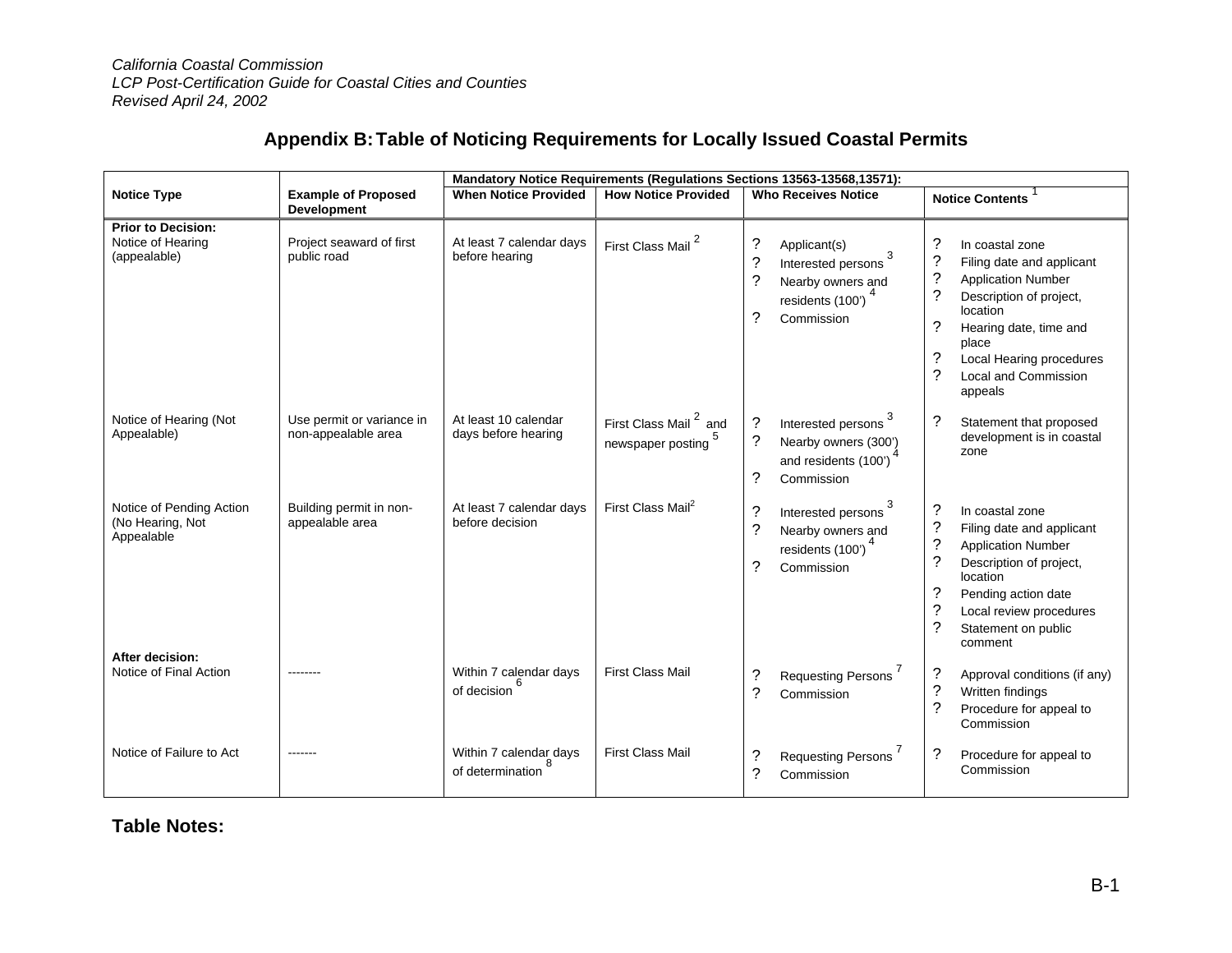- 1. Notice Contents: List of contents if paraphrased: see Commission's Regulations for complete explanation of each item Sections 13565 – 13568, and 13571).
- 2. First Class Mail: The Commission has indicated a willingness to allow hand delivery of notice to residents within 100 feet of the project boundary in rural jurisdictions where it is often difficult to identify these residents. If the applicant delivers these notices, local governments would need an affidavit or other proof of delivery.
- 3. Interested Persons: All persons who have requested to be on the mailing list for that development project or for coastal decisions within the local jurisdiction.
- 4. Nearby owners and residents: Measure as distance from perimeter of parcel on which development is proposed.
- 5. Notice by posting or newspaper: Required in addition to notice by first class mail. If the Planning Commission conducts the hearing on a non-appealable development, notice must be published in a newspaper of general circulation; otherwise, notice must be posted in at least three public places in the jurisdiction.
- 6. Notice of Final Action: Notice is provided within 5 working days of action for interim permit authority decisions.
- 7. Requesting Persons: All persons who have requested notice of final local action on the proposed development. A local government can charge a fee for this service or require these persons to supply stamped, self-addressed envelopes.
- 8. Failure to Act: The 7-day notice period begins on the date that the local government determines (after required public notice) that the time limits established pursuant to the Permit Streamlining Act have expired.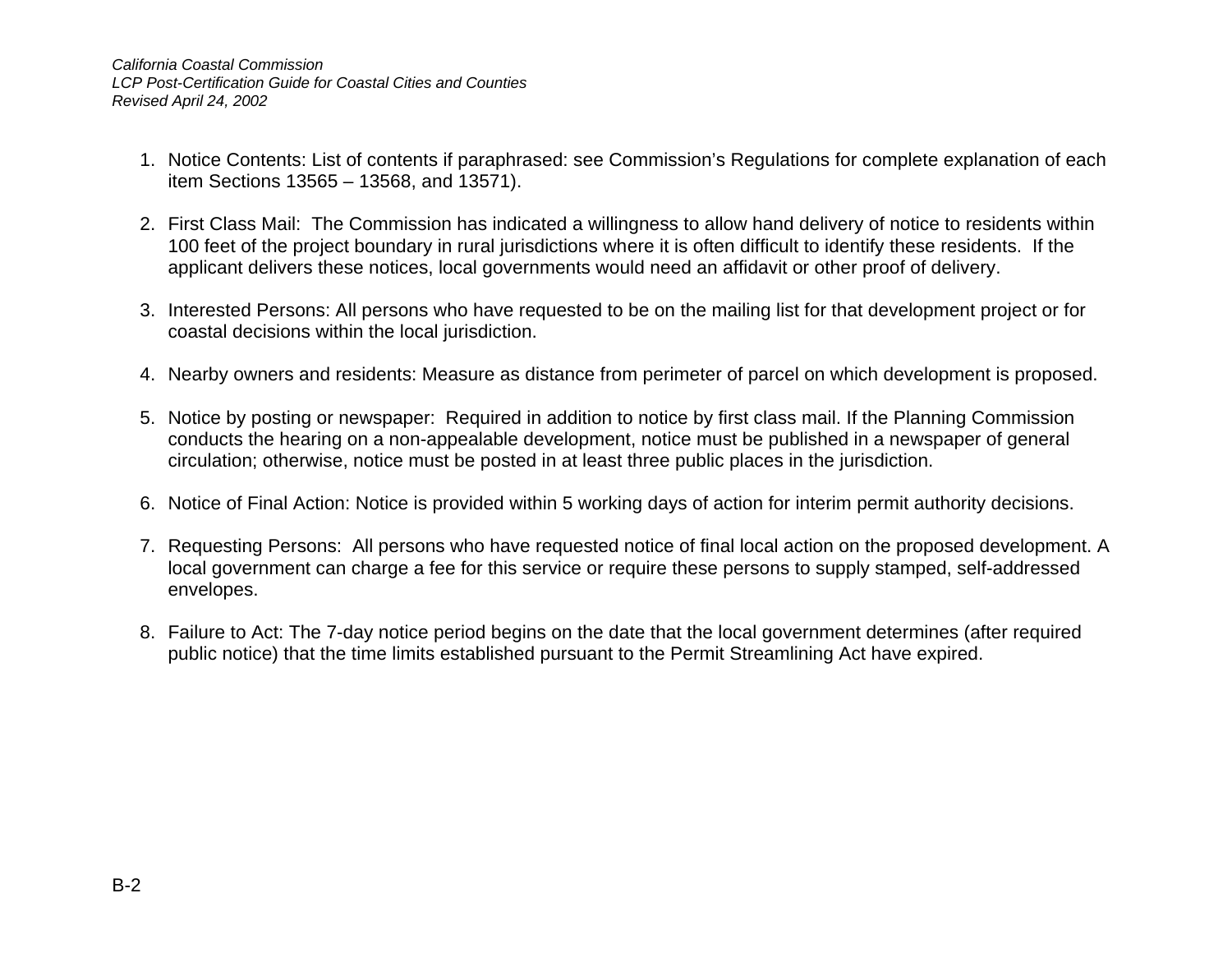## **APPENDIX C-1:**

## **SAMPLES OF COASTAL PERMIT APPLICATIONS**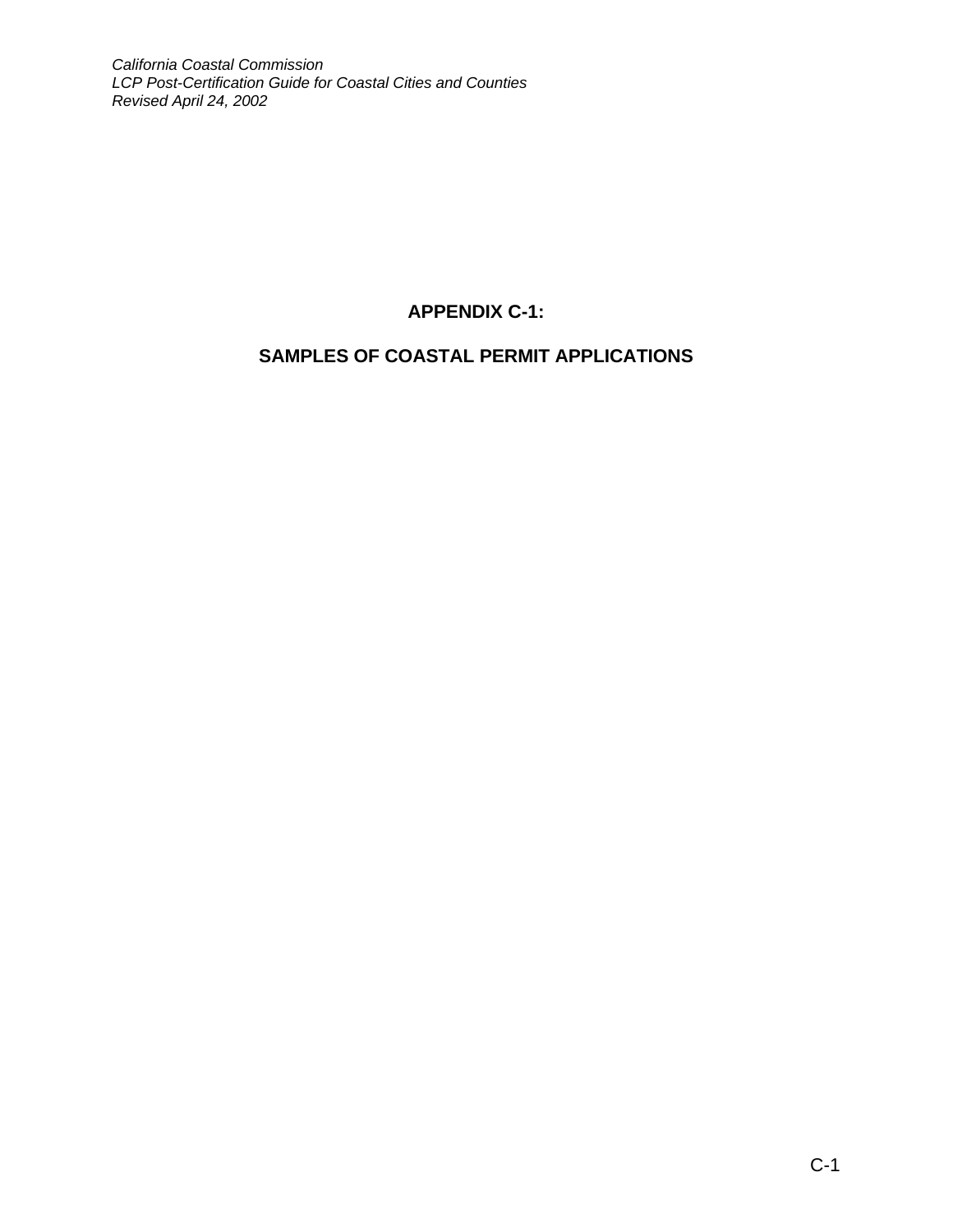## **APPENDIX C-2:**

## **SAMPLE NOTICE OF PUBLIC HEARING ON COASTAL PERMIT**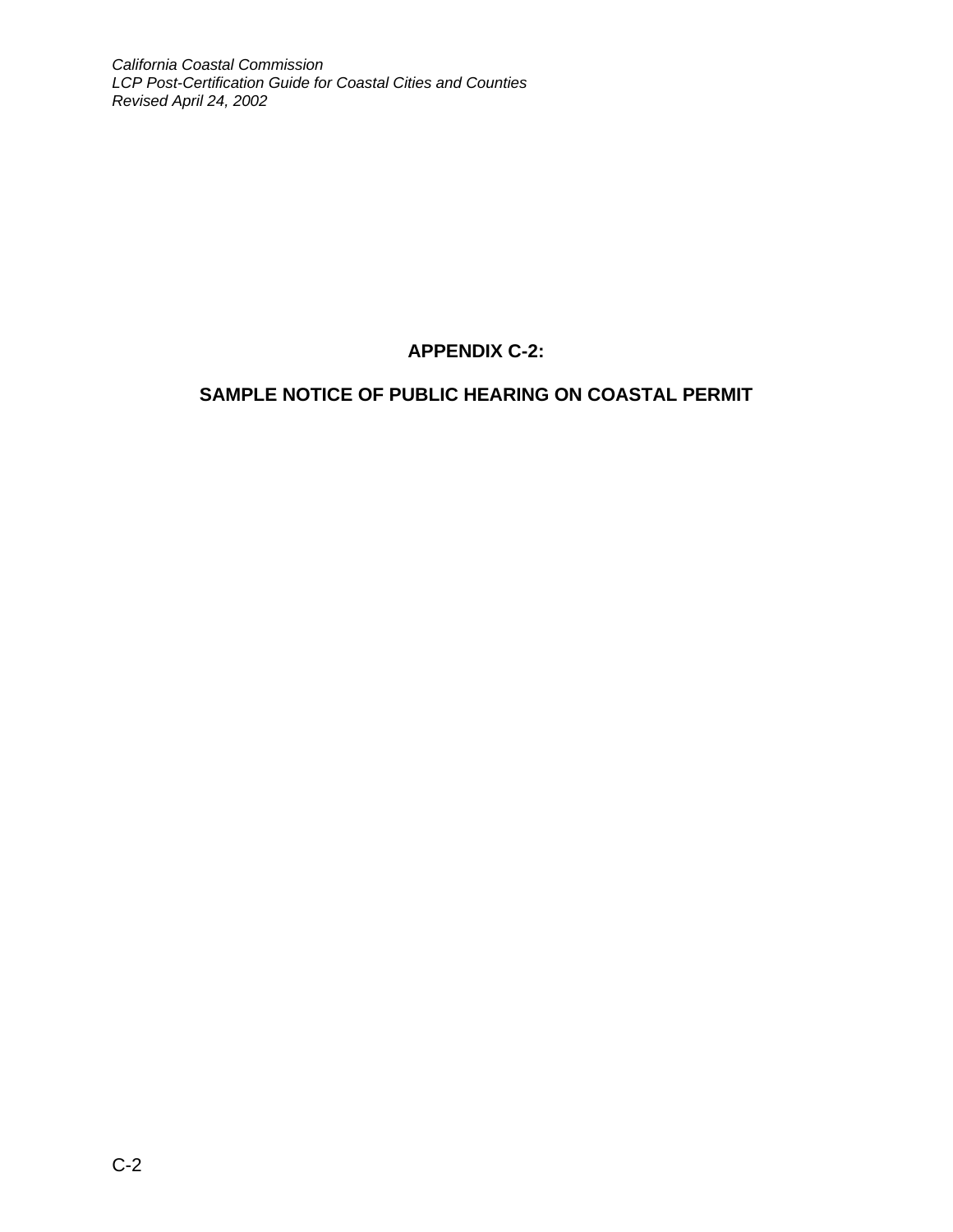## **APPENDIX C-3:**

## **SAMPLE NOTICE OF PENDING ACTION ON COASTAL PERMIT**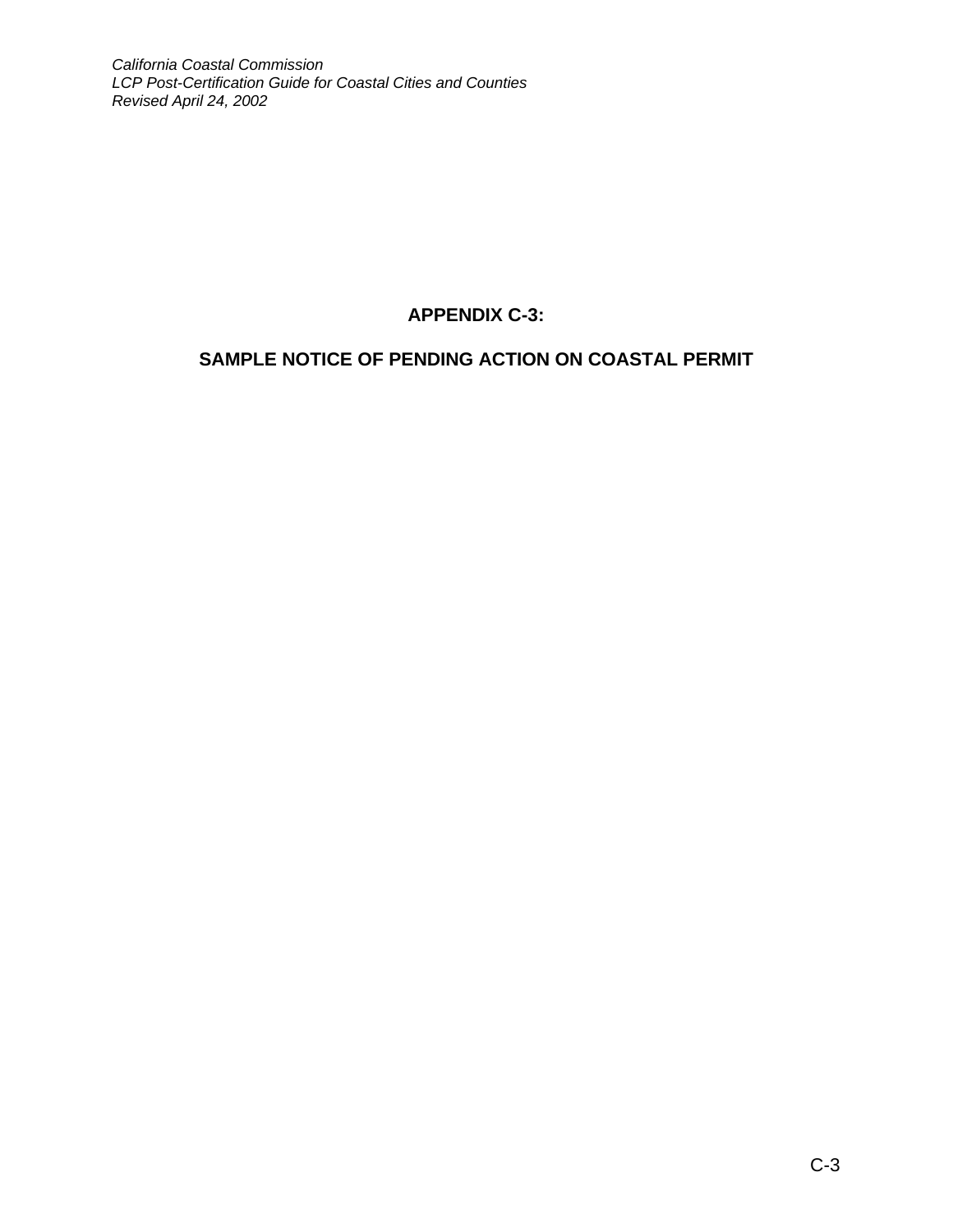## **APPENDIX C-4:**

## **SAMPLE NOTICE OF FINAL ACTION**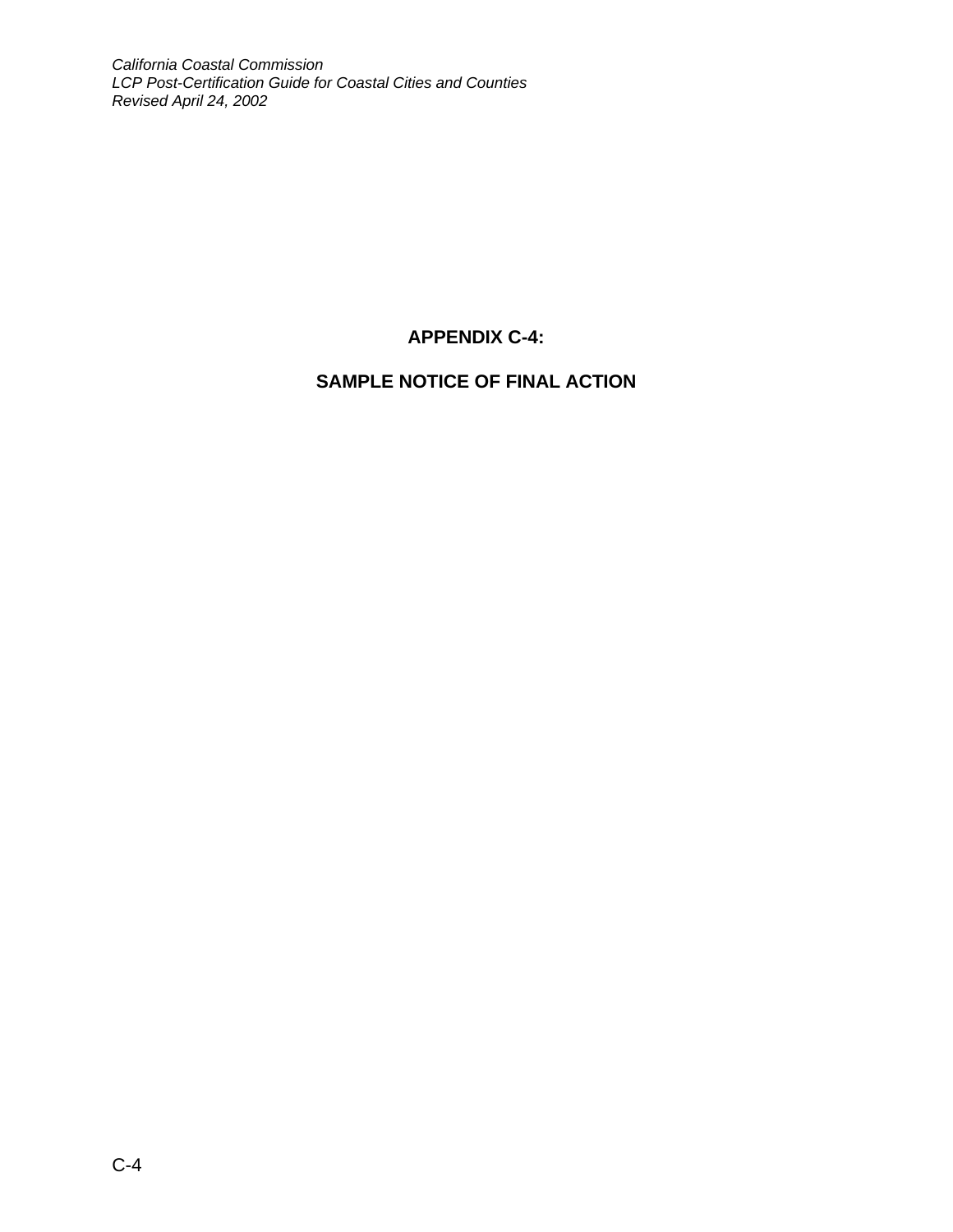## **APPENDIX D: LCP AMENDMENT SUBMITTAL CHECK LIST**

The California Code of Regulations (14 Cal. Admin. Code; Sections 13551 & 13552) and the Coastal Act (Public Resources Code) identify the required contents of an LCP Amendment submittal. The following checklist outlines general information but the requirements of the statute and regulations take precedence:

(1) A resolution adopted and dated by the Board of Supervisors or City Council after a public hearing (P.R.C. Section 30510(a)):

- Indicating that the local government intends to carry out the LCP in a manner fully consistent with the California Coastal Act.
- Indicating when it will take effect (automatically upon Commission approval or requiring formal local action after Commission approval).
- (2) A clear, reproducible copy of adopted amendment(s). For example,
	- If additional text, an indication of where it fits into the previously certified document (e.g. insert as p. 20a between pp. 20 and 21 as policy number \_\_).
	- If revision to certified text, submit either with strikeouts and underlines or with indication of what policies, paragraph(s) or page(s) it replaces.
	- If map changes, submit a new (replacement) map or submit a supplemental map with indication that previously adopted map is to be superseded by the supplement for the specific geographic area indicated (13552(b), (c)).

(3) Discussion of the amendment's relationship to and effect on other sections of the previously certified LCP, including the access component. (Amendments that affect areas between the first public road and the sea should pay particular attention to discussing the amendment's effect on the access component.) If the amendment to a certified LCP involves a land use plan (LUP) change only, an indication of which certified zoning provision(s) carries it out. If the amendment involves a zoning change only, an indication of which certified land use plan provision(s) it carries out (13552(c) and  $(f)$ ).

(4) If the amendment is to the land use plan only (there is no certified Implementation Plan), an indication of the zoning measures that will be submitted to carry out the amendment.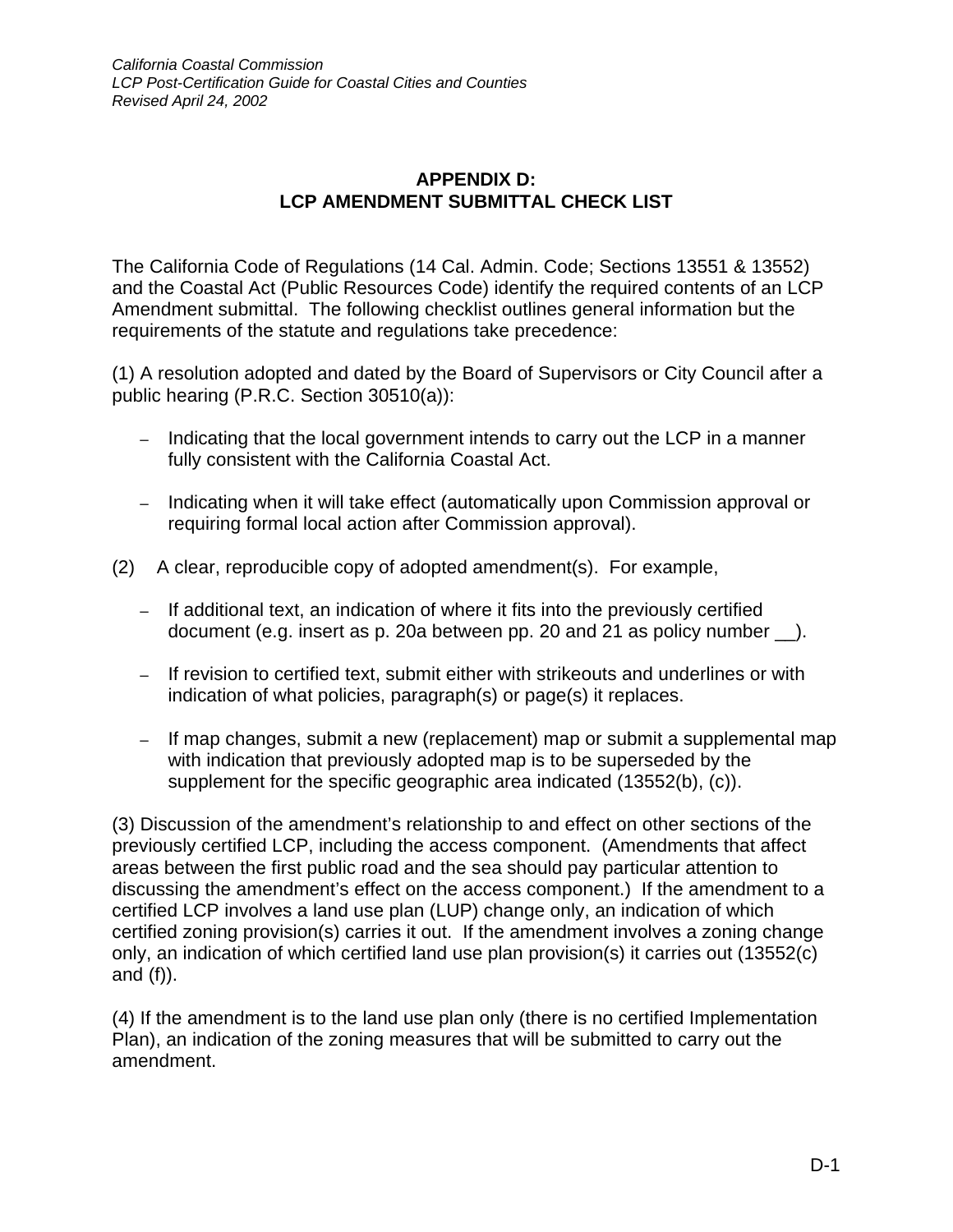(5) An analysis that meets the requirements of Section 13511 of the California Code of Regulations (Common Methodology) or an approved alternative pursuant to Section 13514(Alternative Methodology) and that demonstrates conformity with Chapter 6 of the Coastal Act (Implementation). For example: if the amendment involves a change in density or public service provision, an analysis of potentially significant adverse cumulative impacts on coastal resources and access, due to the change, and how the change can be found consistent with the policies of Chapter 3 and 6 of the California Coastal Act. The information provided in satisfaction of this requirement must be sufficient to allow the Commission to reasonably judge the amendment's consistency with Coastal Act resource protection policies.

(6) Any environmental review documents, pursuant to CEQA, required for all or any portion of the amendment to the LCP.

(7) All policies, plans, standards, objectives, diagrams, drawings, maps, photgraphs and supplementary data, related to the amendment in sufficient detail to allow review for conformity with the requirements of the Coastal Act. For example this might include such things as biological studies, traffic studies, geotechnical reports, slope analyses and other documents.

(7) A summary of the measures taken to ensure public and agency participation. Include:

- A list of hearing dates, sample notice, and mailing list.
- Evidence of noticing the amendment, at a minimum, to the following: any member of the public who has so requested; each local government contiguous to the jurisdiction that is proposing the amendment; local governments, special districts, or port and harbor districts that could be directly affected by, or whose development plans should be considered in, the amendment; regional, state and federal agencies that may have an interested in or be affected by the amendment; local libraries and media.
- Names and addresses of all hearing participants (written and verbal) and commenters.
- Copies or summaries of significant comments received at the local hearing and any response to comments by the local government.

(8) All local staff reports and other information addressing the LUP amendment request's consistency with the Coastal Act, and/or the adequacy of the implementation program, as amended, to conform with and to carry out the certified LUP. (P.R.C. Sections 30512 and 30513)